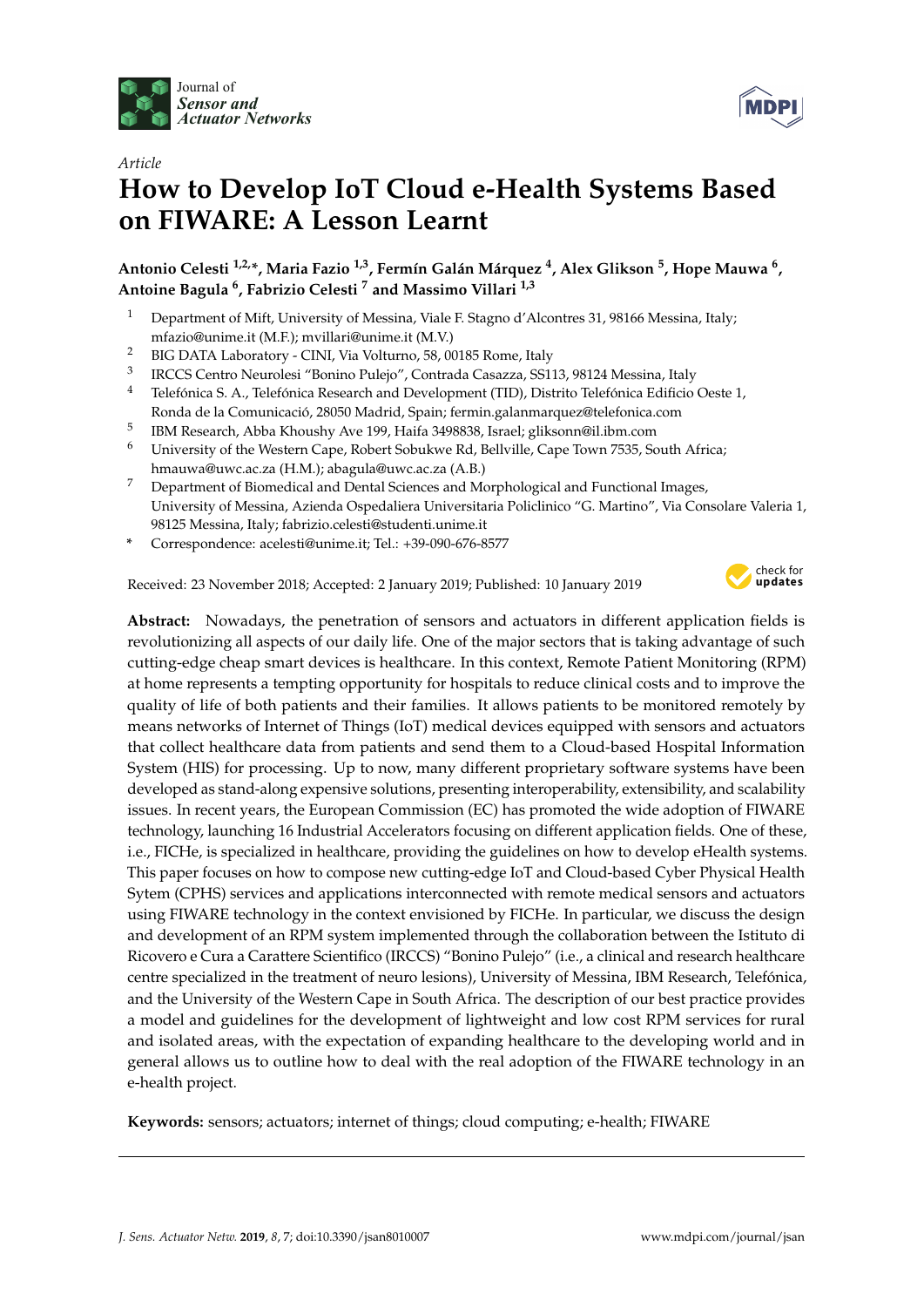#### **1. Introduction**

Nowadays, clinical centres are looking at Cloud computing and Internet of Things (IoT) technologies to develop new cutting-edge e-health services and applications. In this context, telehealth and, in particular, Remote Patient Monitoring (RPM) at home, represent a tempting opportunity for hospitals to reduce clinical costs and to improve the quality of life of both patients and their families. It allows patients to be monitored remotely in their homes by means networks of Internet of Things (IoT) medical devices equipped with sensors and actuators that collect healthcare data from patients and send them to a cloud-based Hospital Information System (HIS) for processing. RPM is also a powerful tool that can be leveraged by the developing world to provide remote access to patients' data in rural clinics. The expectation is to avail such data to medical experts worldwide, thus bridging the medical divide between developed and developing countries. RPM allows patients to be monitored remotely by means of IoT-based medical devices equipped with sensors and actuators that collect and send data to hospital cloud system providing services to the patients and clinical personnel. Up to now, many different proprietary software systems have been developed as stand-along, often expensive, solutions presenting interoperability, extensibility, and scalability issues.

In recent years, different tele-healthcare initiatives have been proposed. A holistic approach to design and implementation of a medical teleconsultation workspace is proposed in [\[1\]](#page-20-0). A system architecture implementation called TeleDICOM II based on Service Oriented Architecture (SOA) and Virtual Organization (VO) concepts is discussed. A mobile patient monitoring system that makes use of mobile computing and wireless communication technologies for continuous or periodic measurement and analysis of biosignals of patients is presented in [\[2\]](#page-21-0). In particular, a generic architecture associated terminology and a classificatory framework for comparing mobile patient monitoring systems are proposed, aimed at both healthcare and computer science professionals. A cloud-based mobile system to improve respiratory therapy services at home is proposed in [\[3\]](#page-21-1). The platform uses vital signs monitoring as a way of sharing data between hospitals, caregivers, and patients. Using an iterative research approach and the user's direct feedback, they show how mobile technologies can improve a respiratory therapy and a family's quality of life. A Framework for European Services in Telemedicine (FEST) is discussed in [\[4\]](#page-21-2). The main objective of FEST is to develop a framework of common understanding, which will assist those wishing to set up a Telemedicine service by providing structured guidance to the information required for such an endeavour. A software agent approach for telemonitoring of patients at home is presented in [\[5\]](#page-21-3). In particular, it is considered as an alarm raising system that addresses the issue of the increasing social, economical, and medical needs of maintaining people at home in loss of autonomy, while preserving privacy and quality of life. A preliminary study for the development and implementation of a national Taiwan's Telehealth Pilot Project (TTPP) for long-term care is presented in [\[6\]](#page-21-4). The system has three different models; the home-care, the community-care, and the residential-care model to assist the elderly in the pursuit of better healthcare and improved quality of life. The results revealed that both the home-care and community-care models facilitate timely medical responses if the enrolled patients have emergent conditions. An architecture for a continuous, user-driven, and data-driven application of clinical guidelines and its evaluation is discussed in [\[7\]](#page-21-5). Specifically, a realistic continuous guideline (GL)-based decision support architecture, i.e., PICARD that accesses a temporal reasoning engine and provides several different types of application interfaces is proposed. The feasibility and acceptability of using mobile phones as part of an existing Web-based system for collaboration between patients with diabetes and a primary care team is assessed in [\[8\]](#page-21-6). In design sessions, mobile wireless glucose meter uploads are tested along with two approaches to mobile phone-based feedback on glycemic control, highlighting how mobile diabetes management systems may present a strategy to improve the quality of diabetes care. However, this state of the art analysis highlights how most of existing solutions have been conceived as "stand-alone", adopting different technological approaches that require a considerable level of complexity with high design, development, and management costs. The adoption of the cloud computing technology could push down such costs. However, it is at an early stage in the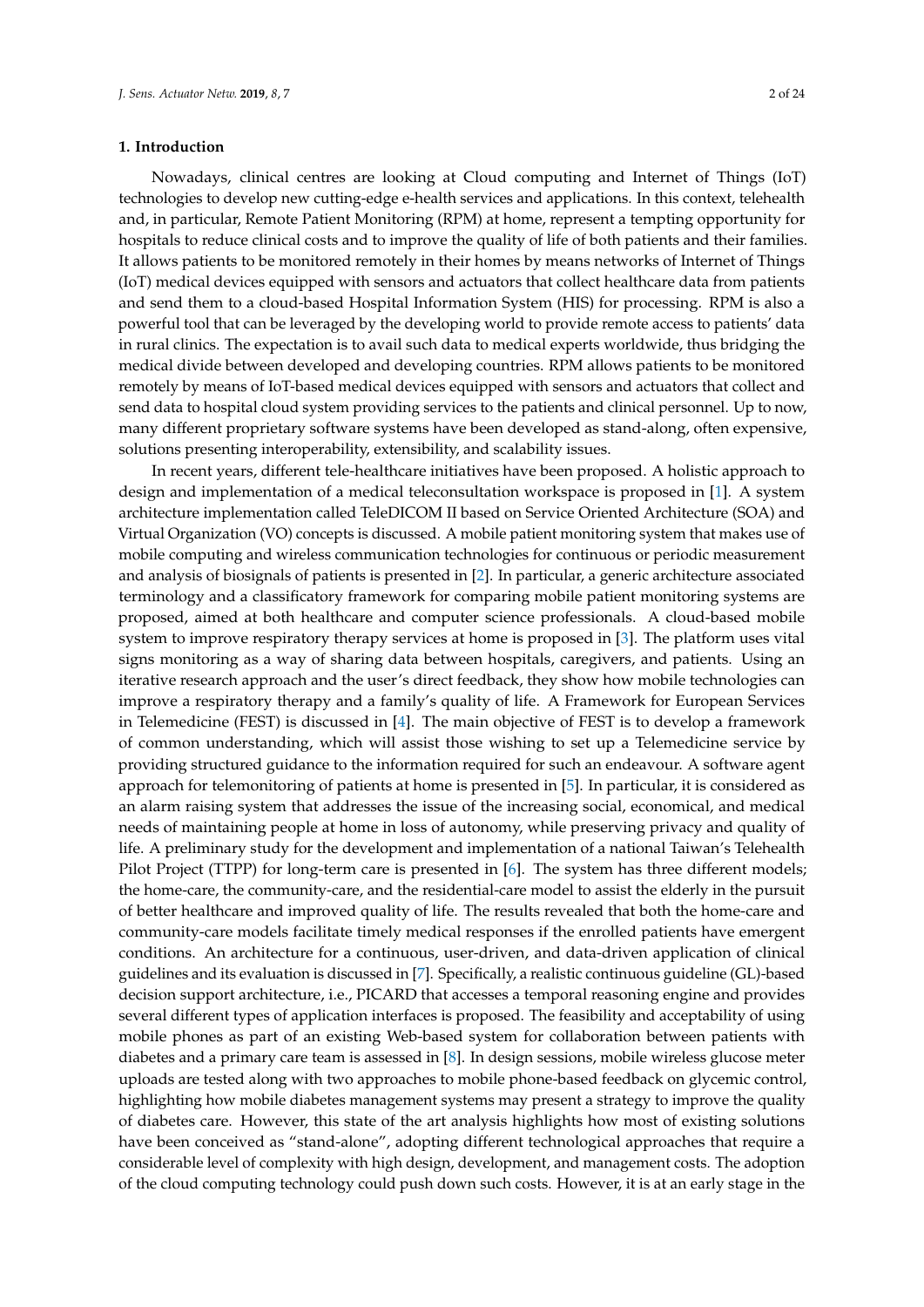field of tele-health. A framework for supporting healthcare was proposed in [\[9\]](#page-21-7), with the objective of providing a model and guidelines for deploying lightweight and low cost Cyber Physical Health Sytem (CPHS) in rural and isolated areas, with the expectation of expanding healthcare to the developing world.

Currently, Cloud technology is recognized as the enabling key technology for Future Internet. Several years ago, the European Commission (EC) envisioned a challenge for fostering a wide adoption of Cloud and IoT based systems, avoiding vendor lock-in and simplifying the composition of new services. The Future Internet initiative that involved Public and Private Partners (FI-PPP) has brought to the delivery of a new advanced European cloud platform, named FIWARE [\[10\]](#page-21-8). The FIWARE Accelerator Programme was part of the FI-PPP. It is investing 80 million euros to promote the use and adoption of FIWARE technologies and to help Smart and Medium Enterprises (SMEs) and entrepreneurs create innovative Future Internet applications [\[11,](#page-21-9)[12\]](#page-21-10). The program included 16 Future Internet Accelerator projects covering different topics, such as smart cities, multimedia, agrifood, healthcare, etc.

Therefore, in recent years, several applications have been developed adopting the FIWARE technology in different application domains including information management [\[13,](#page-21-11)[14\]](#page-21-12), Cloud resource management [\[15\]](#page-21-13), smart mobility [\[16–](#page-21-14)[19\]](#page-21-15), smart parking [\[20\]](#page-21-16), smart agriculture [\[21](#page-22-0)[,22\]](#page-22-1), energy [\[23\]](#page-22-2), security [\[24](#page-22-3)[–27\]](#page-22-4), human-computer interaction [\[28\]](#page-22-5), earthquake prevention [\[29\]](#page-22-6), and healthcare [\[30\]](#page-22-7).

Moreover, in order to promote the wide adoption of a such an emerging technology, the EC launched 16 Industrial Accelerator programs focusing on different application fields. One of these, i.e., FICHe [\[31\]](#page-22-8), was specialized on healthcare providing the guidelines on how to develop e-health systems. In its activity, it also boosted 20 innovative eHealth startups. However, how to use the FIWARE platform and its additional components, called Generic Enablers (GEs), for the development of e-health solutions is not trivial at all. In fact, currently, the development of a full e-health solution using the FIWARE components is not trivial at all because it is hard to understand how to effectively integrate them.

In this paper, we present the developement experience of an RPM system based on FIWARE in the context envisioned by FICHe. Such an experience was performed thanks to the collaboration among researchers belonging to both clinical, academinc and industrial partners including the Istituto di Ricovero e Cura a Carattere Scientifico (IRCSS) "Bonino Pulejo" (Italy) (i.e., a clinical and research healthcare centre specialized in the treatment of neuro lesions), University of Messina (Italy), IBM Research (Israel), Telefónica (Spain), and the University of the Western Cape (South Africa). In particular, we start from the preliminary RPM architectural model provided by IRCSS "Bonino Pulejo" previously discussed in [\[32\]](#page-22-9), in order to describe how it was extended according to FICHe guidelines and how it was implemented considering the most recent FIWARE components. More specifically, the description of our case study allows us to outline how to deal with the real adoption of the FIWARE technology in an e-health project. The proposed solution aims at improving remote assistance to patients at home optimizing the management of the workflow of physicians, medical assistants, and operators involved in the service. We describe how such an e-health solution has been designed, composed of several FIWARE services and GEs, highlighting the main advantages in the modus operandi of the researchers involved in the project. Also, we provide a full description of the FIWARE ecosystem and of the specific GEs that were used in the RPM system in order to describe the main advantages in the agile software development of an e-health project. It can be a useful contribution for entrepreneurs or developers that would want to exploit the FIWARE platform to easily develop e-health projects. The solution is also expected to be implemented as a first fully fledged CPHS for the rural and underdeveloped areas of South Africa.

The paper is organized as follows: In Section [2,](#page-3-0) we provide an overview of the FIWARE technology and we discuss the method we adopted to design the RPM architecture; in Section [3,](#page-7-0) we discuss how can be possible to developed a FIWARE-based RPM system. In particular, we will focus on how to setup RPM IoT devices, how to collect and permanently store patients' health data over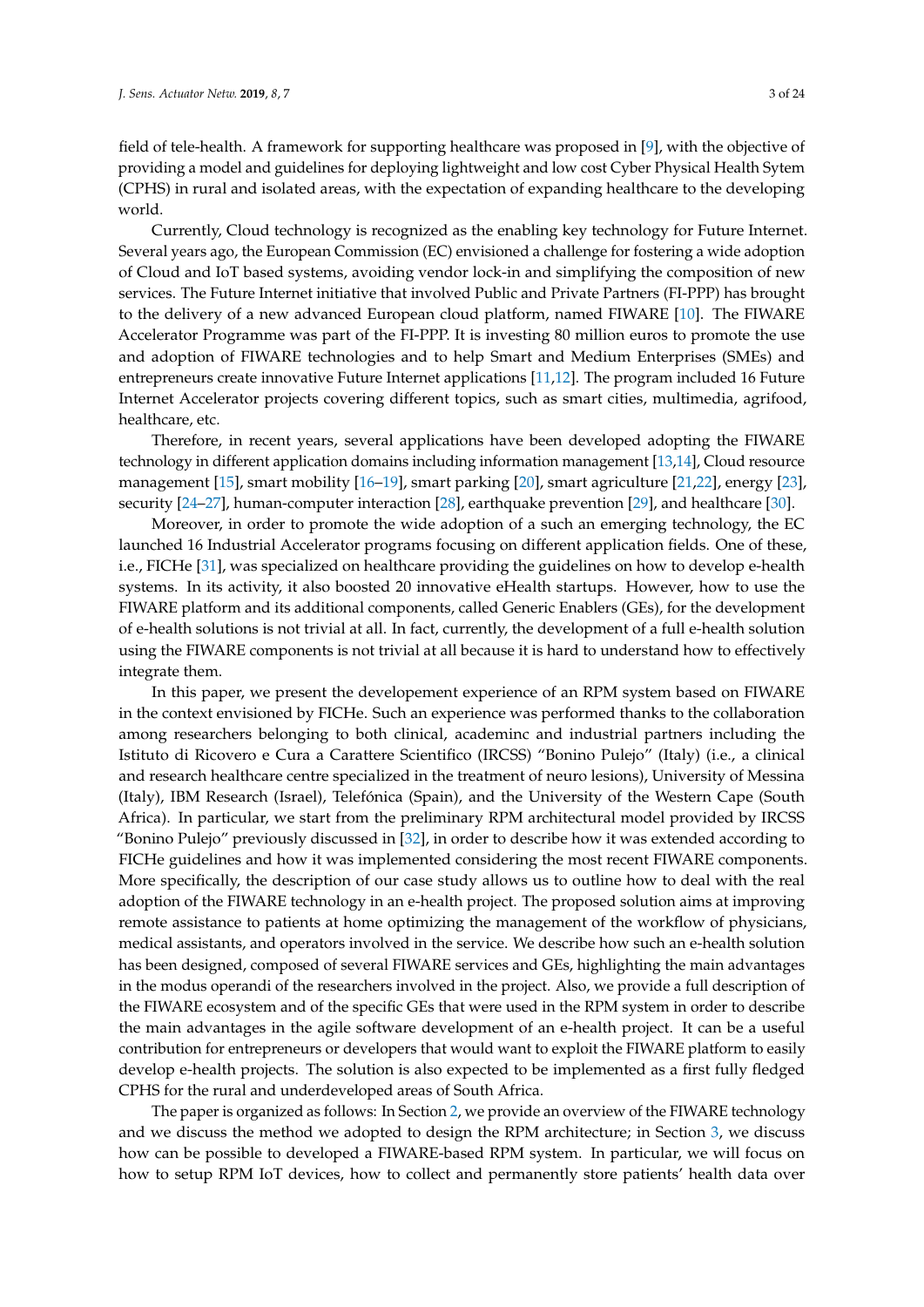Cloud, also addressing security issues. Moreover, we will explain in detail how we integrated GEs. A discussion on the overall design and development experience and conclusions are provided in Section [4.](#page-20-1)

# <span id="page-3-0"></span>**2. System and Software Architecture**

# <span id="page-3-1"></span>*2.1. FIWARE Platform and Software Components Overview*

At present, a few big cloud players in the world, such as Google, Amazon, Facebook, Apple (see *Les GAFA* [\[33\]](#page-22-10)), Rackspace, Saleforce, have a prominent position in the business on cloud computing. They are actuating the policy of *Vendor Lock-In*, where it is easy to *go in* their systems, but it is a nightmare to *go out* of their cloud systems. For example, Amazon gives its clients the possibility to import data in its cloud for free, but it is necessary to pay to export data and services out. As described in this section, FIWARE might represent the redemption of Europe in cloud offerings as it represent a meaningful alternative to speed up new ICT applications under the Future Internet ecosystem in a safe and secure way thanks to its *Openness* and free availability of the cloud infrastructure.

The aim of FIWARE is to provide an open standard platform and an open, sustainable, global ecosystem. Being a cloud-based platform, FIWARE heavily relies on its cloud hosting layer. Both the reference architecture and the reference implementation of FIWARE Cloud are based on OpenStack [\[34\]](#page-22-11), the leading open source cloud middlewere that has been developed collaboratively and widely adopted by the industry. The following mainstream OpenStack modules are being adopted:

- OpenStack Compute Service (Nova)—used to provide and manage Compute resources (including virtual machines and Linux containers), hosting the various runtime components of the software stack comprising the application;
- OpenStack Image Service (Glance)—used to store and manage virtual machine images, which encapsulate the pre-installed operating system and the software stack to be deployed on the individual virtual machines hosting the application;
- OpenStack Volume Service (Cinder)—used to provide and manage block storage resources (storage volumes), which can be attached to Compute resources as data disks in order to keep the persistent state of the application;
- OpenStack Network Service (Neutron)—used to provide and manage virtual networks, which can be attached to Compute resources so that the different application components can interact between themselves as well as with external users/entities;
- OpenStack Orchestration Service (Heat)—used to orchestrate the provisioning of complex multi-resource configurations, as well as computation, storage and network artifacts associated with a particular application infrastructure;
- OpenStack Identity Service (Keystone)—used to manage authentication, authorization and access control for the various cloud components;
- OpenStack Application Management Service (Murano)—used to manage the provisioning and life cycle of the individual software components comprising the application, including dependencies between them and on the underlying infrastructure;
- OpenStack Object Storage Service (Swift)—allows the application to hold BLOBs and associated metadata, in a large scale, highly available, and low cost storage facility built on commodity hardware.

OpenStack is the buiding block of FIWARE that can take advantage of its large community involving developers and companies. The complementary interaction with the OpenStack community makes the FIWARE Cloud sustainable over time, allowing the developers to leverage best-of-bread capabilities in cloud infrastructure and in other areas, where FIWARE is providing innovative GEs that can be hosted on FIWARE Cloud seamlessly.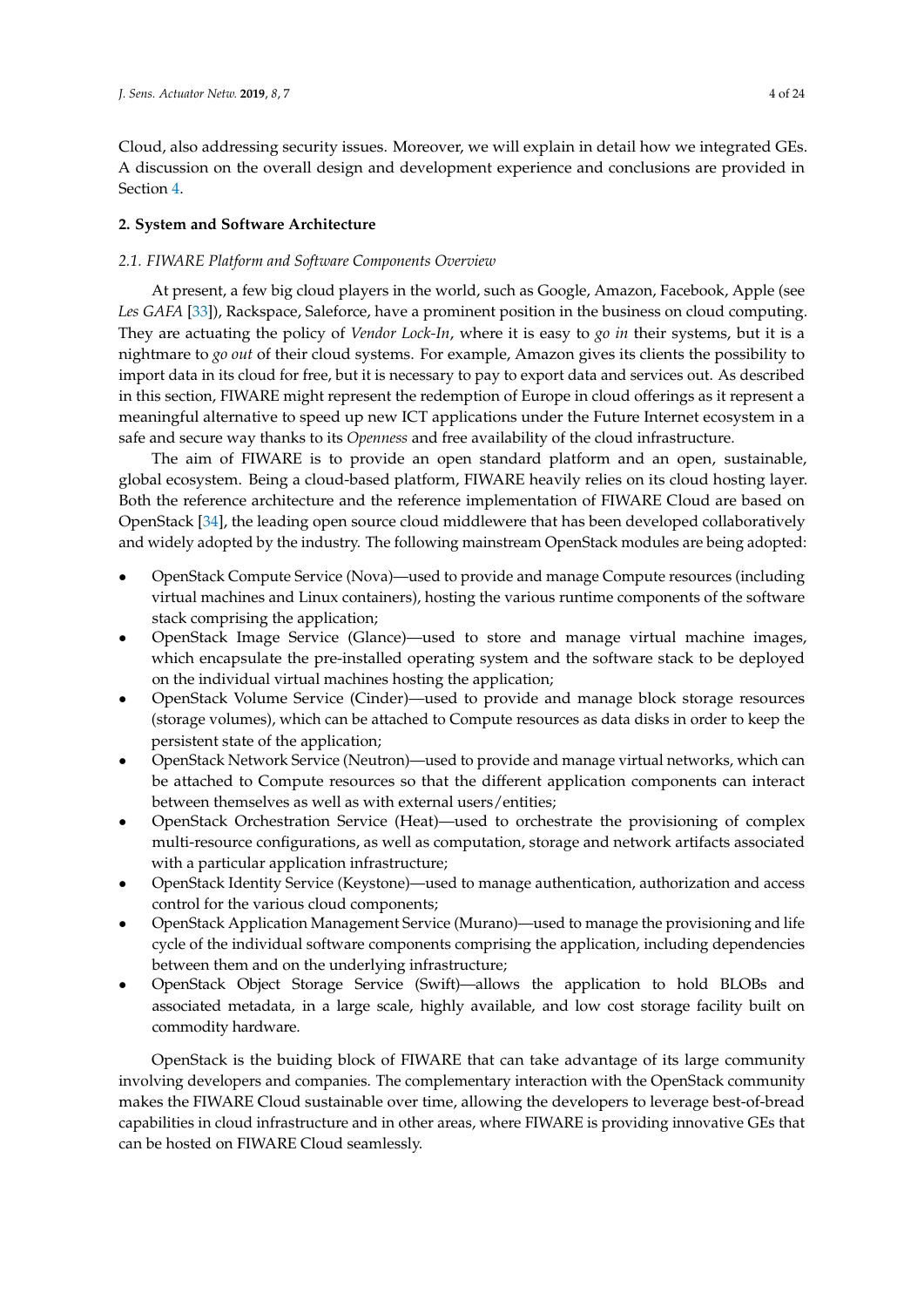The FIWARE Reference Architecture includes a set of general-purpose platform functions available through APIs that are GEs. GEs provide advanced and middleware interfaces to networks and devices, advanced Web-based user interfaces, application/services ecosystems and delivery networks, cloud hosting, data/context management, IoT service enablement, and security. FIWARE considers GE Open Specifications (that are public and royalty-free) and their implementations (GEi). There might be multiple compliant GEi(s) of each GE open specification. At least, there is one open source reference implementation of FIWARE GEs (FIWARE GEi(s)) with a well-known open source license.

As described by Hierro et Al. in [\[35\]](#page-22-12), FIWARE is working in the following directions:

- the technical approach for implementing use case and trial projects using FIWARE generic enablers on available infrastructures;
- the operational approach for deploying and running the experiments and trials;
- the way social, legal, and economic requirements and constraints are addressed.

The FIWARE Ecosystem is rather comprehensive and it is composed of the elements and stakeholders reported here:

- **Small and Medium-sized Enterprises (SMEs)**, i.e., the players that are able to provide new ICT services to a wider audience. FIWARE with its Ecosystem tries to increase new business for SMEs.
- **Platform Providers (PPs)** hosting the FIWARE Cloud infrastructure.
- **Service Provider (SP)**, i.e., a company that provides organizations with consulting, legal, real estate, education, communications, storage, processing, and many other services. In general in FIWARE, SPs can be PPs, but also creators and providers of GEs and SEs.
- **FIWARE-LAB**, i.e., a live instance of FIWARE available to developers for free experimentation with the technology.
- **FI-OPS**, i.e., a collection of tools that eases the deployment, setup and operation of FIWARE instances by PPs.
- **Experimentation Environment**, i.e., the FIWARE Cloud infrastructure hosted by PPs that can be either academics or industrial.
- **Production Environment**, i.e., the FIWARE Cloud infrastructure hosted PPs aimed at Business purposes typically created by industrial providers like industrial companies.
- **XIFI**, i.e., project facilitates the uptake, deployment and federation of several instances of such a common platform to pave the way for a unified European marketplace that is crucial for enabling commercial exploitation of FI resources.

The FIWARE Ecosystem is shown in Figure [1.](#page-5-0) Starting from the left part of the picture, the GE repository holds the code of available GEs. Different geometric shapes for GEs remark the variety of GEs already available in FIWARE. GEs can be instantiated in the FIWARE infrastructure and executed in the RunTime environment (RT). RT is included in the FIWARE platform and it can be a component of an isolated cloud (such as in Production Environments), or part of federated clouds, where different RT interact with each other by means of XIFI specifications (such as in Experimentation Environments). In the example of Figure [1,](#page-5-0) *University A (PP)* and *University B (PP)* are PPs federated following XIFI agreements, whereas *Cloud Provider C* and *Cloud Provider D* manage isolated clouds. However, due the open nature of FIWARE, GEs can be moved from one RT to another and vice versa (see the dashed-lines) seamlessly. Even if PPs present different Cloud interfaces, users, SMEs and IoT devices manage GEs in the RT in the same way. That is why FIWARE represents the *Standard de Facto* for future systems.

For the best of our knowledge, apart from the solution discussed in [\[30\]](#page-22-7), there are not other scientific works focusing on the adoption of the FIWARE technology for healthcare applications. The best practice described in this paper aims at contributing to improve the state of the art in this context.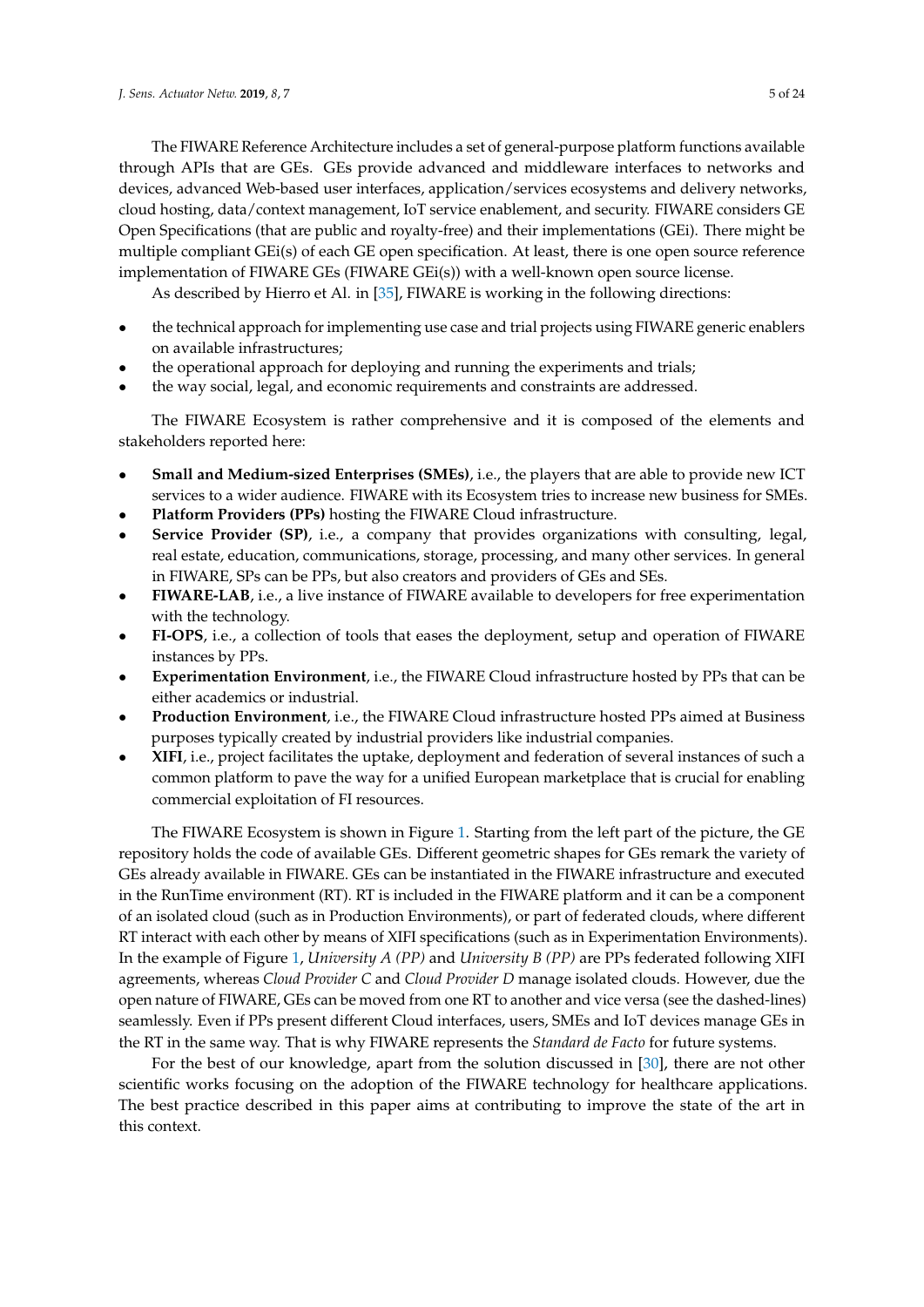<span id="page-5-0"></span>

**Figure 1.** FIWARE Ecosystem.

# *2.2. Case Study: An e-Health System for Remote Patient Monitoring (RPM)*

In order to describe how the FIWARE technology can be used in a real healthcare use case, we focus on a solution for RPM at home. RPM is becoming a challenging solution for hospitals and healthcare organizations, which aims at offering a high quality care service, keeping costs down, and increasing their potential market. Actually, patients with multiple chronic diseases consume a high quantity of healthcare resources and, often, they have to frequently come back to the hospital for clinical treatments. Providing health assistance to patients at home allows health providers to reduce hospitalizations and allows patients to stay in a more homely environment.

RPM is based on the continuous assessment of patience's health status and allows ill patients or patients with disabilities to interact with the medical personnnel [\[36\]](#page-22-13). It may include physiological monitoring (e.g., temperature, weight, glucose, blood pressure, etc) and motor exercise tracking tools. Nowadays, most of hospitals do not provide RPM services, but thanks to the new ICT technologies, in our opinion, they can be easily developed in order to offer advanced heath care services. Our use case is focused on a cloud system providing RPM services at home. Specifically, it proposes a support system to optimize the workflow of medical and paramedical personnel according to available health resources based on the real needs of patients.

Such a scenario includes many different actors who are classified as:

- Physicians: Medical personnel who are responsible to take care of patients through the analysis, diagnosis, and treatment of diseases. They can be typically general or specialist medical practitioners focused on specific disease categories and methods of treatment.
- Operators: Medical personnel who is responsible for visiting (periodically or on demand) patients at home and to forward information to physicians if a risk is detected. They represent the direct link between patients and the hospital/caregiver services.
- Patients: People with cronical disease or who need a long time convalescence. Their biological activities, habits, and environmental factors are continually monitored in order to give medical personnel updated information on the patients' health status.

RPM at home is possible thanks to the large adoption of many health monitoring devices along with new tele-healthcare services. To this end, cloud computing can be very convenient for the development of reliable and scalable solutions that can be employed in many different contexts. In particular, the exploit of FIWARE technologies is strategic for several reasons. FIWARE allows developers to reduce the time necessary to set up the whole solution and to increase the modularity,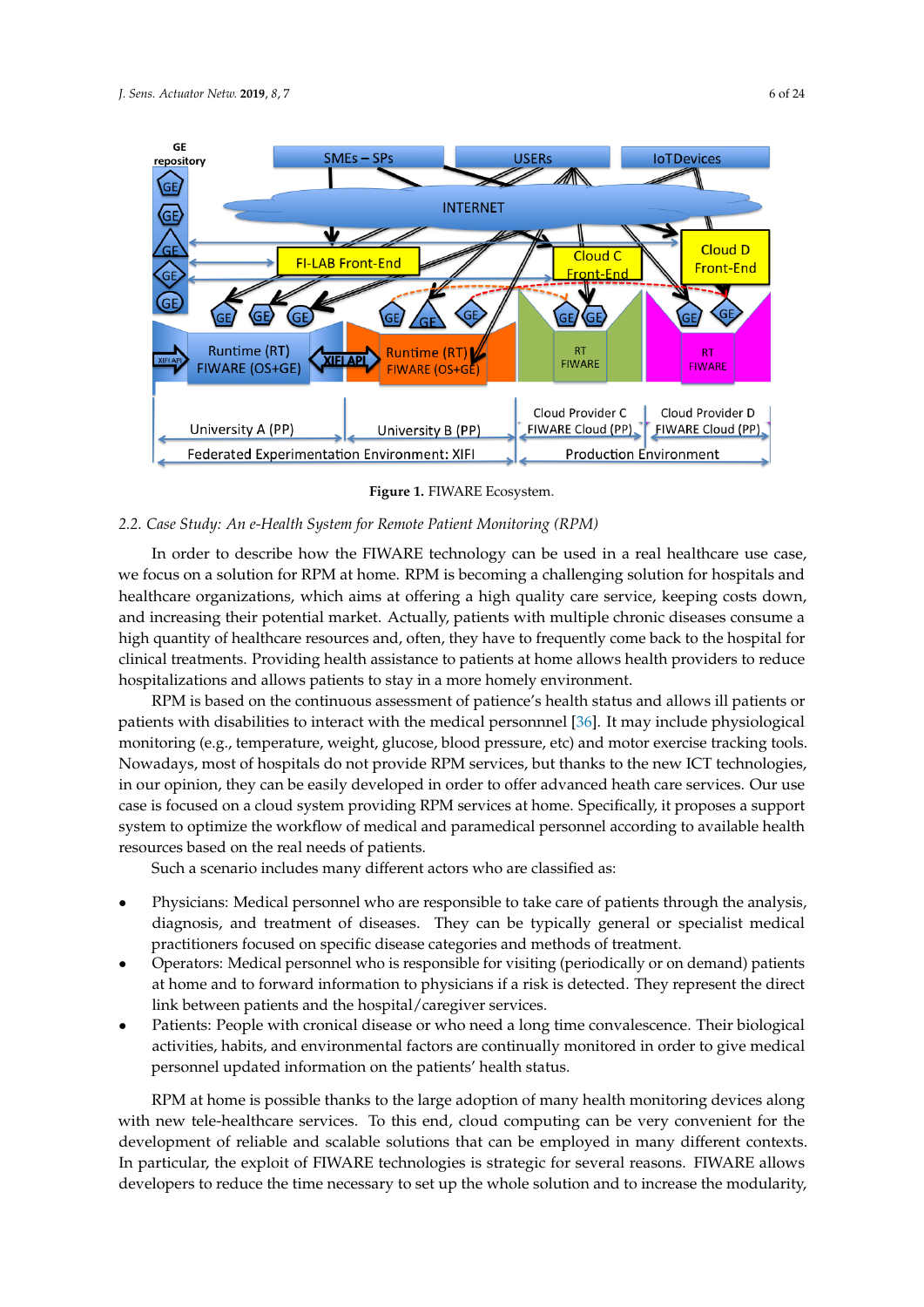scalability, and flexibility of the final product. The basic cloud-based components used in this initiative are aimed at data storage and processing, brokerage, and security. Moreover, software modules for collecting data are really important, due the massive data that need to be treated. The advantages of using FIWARE components is that they can be easily instantiated and interconnected using well defined Application Program Interfaces (APIs). IoT devices equipped with sensors and actuators integrated with the FIWARE platform play a fundamental role in development of Future Internet applications. The FIWARE platform can easily orchestrate all the necessary services of a RPM scenario that is rather critical in terms of medical IoT device management (including sensors and actuators), data management (information have to be processed and exchanged between physicians and medical operators) and patients' privacy.

## *2.3. Design Steps*

To face the development of a new project, it is necessary to perform well defined independent steps. They are:

- *functional analysis*—it describes what the system does and identifies all the functions that must be performed by the system in order to meet the operational requirements. Each of these functions is decomposed into sub-functions, and the requirements allocated to the function are each decomposed with it. This process is iterated until the system has been completely decomposed into basic sub-functions and each sub-function at the lowest level is completely, simply, and uniquely defined by its requirements.
- *technology investigation*—it describes how the system works and identifies possible technologies useful to implement the sub-functions in the system.
- *service and software development*—it includes the effort in developing new services and software components that are specifically designed for the project.
- *integration*—it provides an abstract definition of the system to capture the key processes, data relationships, and data sources necessary to the whole system. Such abstraction maps one or a set of functions and sub-functions in modules. Then, modules can be organized in an ordered structure, where interactions among different modules are fully defined, as well as the interfaces towards the external world.

Whereas Step 1 is strictly related to the specific project, FIWARE provides great support for Step 2 of the project development, offering a useful set of technologies and packages that can be easily adopted. Thus, in the following, we briefly describe the functional analysis of our specific use case (Step 1). Then, in the next Sections, we deal with the technology investigation process using FIWARE technologies (Step 2). Step 3 is out of the scope of this paper, since it includes design and implementation strategies for proprietary software developed for the e-health solution. We will describe the Step 3 results in a future work. About Step 4, we provide a skeleton of an integration structure, where the main components identified for the development of the project are interconnected.

With reference to the specific use case, the RPM solution need to implement the following main functionalities:

- Input data management: RPM solutions are based on data gathered by remote sensors or measurement systems necessary to detect specific physiological and environmental parameters. Data gathering can be performed by small healthcare devices either clipped onto patients' clothings or directly attached on the patient's body by means of smartphones, smartwatches. Moreover, devices placed in the patient's home (e.g., equipped with motion sensors) can also automatically collect data coming from the surrounding environment without the need of any specific action performed by the patient. Other devices can be explicitly used by patients to manually insert data.
- Data storage: Data collected at the patient's homes need to be transmitted from healthcare devices to a central data repository placed in the clinical centre for benchmarking [\[37\]](#page-22-14). It is hosted in a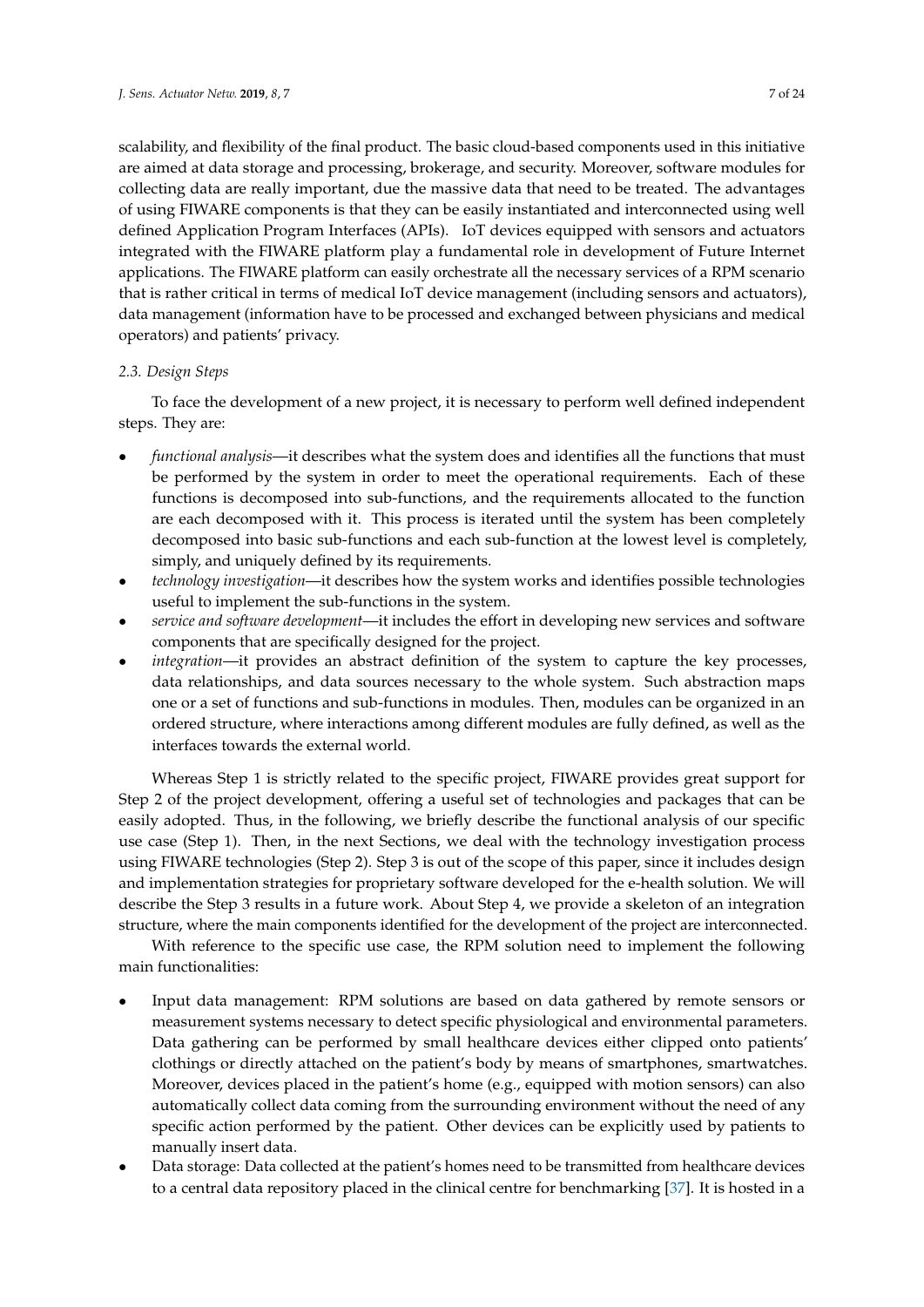remote server that is accessed by authorized users (e.g., medical personnel responsible for nursing of the patient) for further processing or history tracking.

- Service development: Specific e-health services need to be developed to process information according to users' configurations and event occurrences. They include alarm detection, medical activities scheduling, personnel management, patients cross-information processing for statistics, etc. Moreover, additional services need to be deployed to interconnect different components aimed at specific goal.
- Application development: It helps patients and medical personnel to interpret data coming from medical devices and equipments in order to plan the workflow for RPM at home. Software applications can be developed as mobile apps for smartphones/tablets or as web applications.
- Secure data access: Security is crucial in healthcare solutions. Thus, specific functionalities for data authentication and access management are necessary. The implementation of specific access policies specifies how different users can use information on patients. For example, physicians can modify monitoring configurations and visualize statistics, whereas operators cannot.

In order to proceed with the development of the e-health solution, we investigated on how to implement each of the above functionalities using the FIWARE technologies, trying to respond to the question: How can we do that with FIWARE? Our approach and the results we achieved are described in the next sections, where each section addresses a specific question.

#### <span id="page-7-0"></span>**3. Results**

#### *3.1. How to Setup RPM Devices at Patients' Home*

Recent technological advantages allow to setup personal body networks of low-cost IoT medical devices equipped with sensors and actuators able to collect parameters related to the health status of patients directly in their homes enabling tele-monitoring. In this context, patients can use both wearable and wireless IoT medical devices able to monitor their health status (heart rate, speed, respiratory rate, single-lead ECG, and training load in real-time). Such devices, being connected over the Internet send monitored health data to the hospital Cloud.

Up to now the healthcare market has been dominated by vendor lock-in societies providing expensive solutions that make difficult their integration with third-party software systems. However, current trend of creating very low-cost programmable IoT devices is opening towards new frontiers in RPM. Indeed, in the last period we are witnessing to a real battle among Single Board Devices (SBD) makers that are pushing down costs. Such players includes Raspberry, Arduino, Realtek, and Espressif, among others. Emerging IoT devices are all characterized not only by a remarkable low cost, but even by their standalone capabilities, such as computation resources (micro-controller based products are very powerful), RAM (at least 1 MByte of memory), communications&protocols (e.g., WiFI, Bluetooth, Ethernet, IP, UDP, TCP, CoAP), and many GPI/Os (e.g., PWM, PCM, ADC, DAC etc.) for interfacing them with any external physical/electrical transducer. In acquiring and converting analogue physical/electrical data (ADC), the GPIOs of such devices present a considerable sampling rate in terms of frequency (up to 100 khz, that is also good for ultrasound scans), along with a good depth of bits per sample (at least 10 bits).

In the context of human health monitoring, RPM tools can be arranged using such IoT devices equipped with proper sensors and actuators able to collect bioelectrical signals from patients. Differently from existing Commercial off-the-shelf (COTS) human health monitoring devices, medical IoT devices allow the development of a plethora of very cheap RPM solutions that can revolutionize healthcare, not only in more developed countries, but also in developing ones and isolated rural ares. In fact, patients can benefit of many Internet-attached medical IoT devices able to monitor and assist them at home, such as: A low cost treadmill, a low cost exercise bike, a low cost adult walker aid, a bluetooth scale, a blood monitor (for pressure, glucose, oxygen, etc.), a step counter (pedometer), a bluetooth Heart Rate Monitor, a game-based interaction with SmartPhones,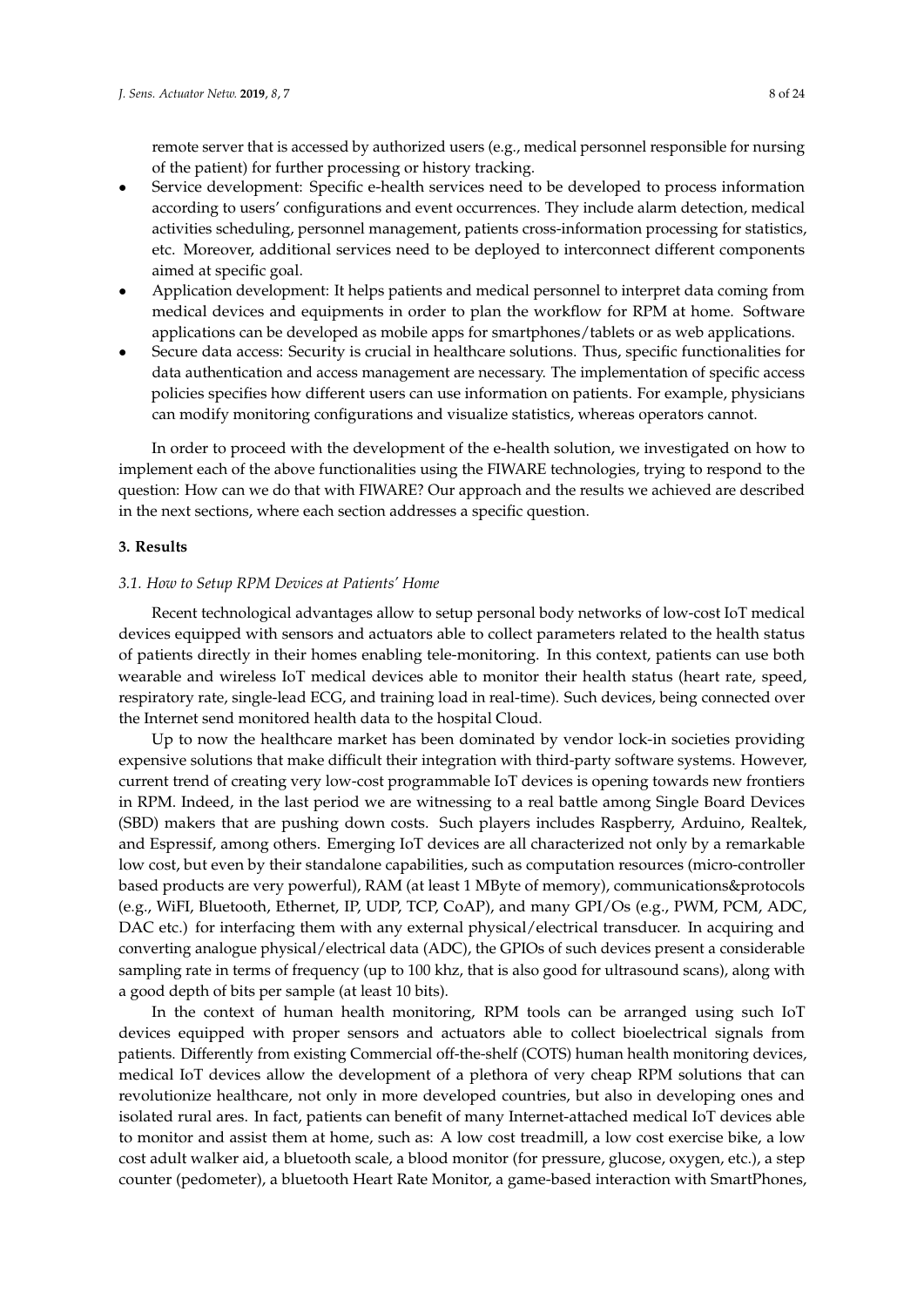a game-based interaction with Smart TVs and Remote Controllers. In some cases, cheap smart sensing devices measure physical parameters interfacing them with physical/electrical transducer (e.g., pedalling electronic measurement, running electronic measurement, indoor positions in home, etc.). In other cases, they may represent the sinks conveying all the data generated by wireless systems (e.g., smart health monitoring devices with remote controllers) [\[38\]](#page-22-15).

Since each medical IoT device has its own local computing and storage capabilities, it is able to pre-process the collected raw health data and send only required aggregated pieces of information to the hospital Cloud system, hence reducing the communication overhead in term of data transmission. Furthermore, each personal body network can be interconnected with other ones forming a network of personal body network accessed by the hospital Cloud system.

#### *3.2. How to Collect Data Over the Cloud*

As previously specified, in the RPM use case, it is fundamental to collect data at the patient's homes and move them into the Cloud. To this aim, we identified Orion in the GE repository as key solution. Orion is the reference implementation of the publish/subscribe context broker GE. Orion implements the context management functionality in FIWARE, based on the OMA's NGSI standard [\[39\]](#page-23-0). A good introduction to context management in FIWARE can be found in [\[40\]](#page-23-1). Context management includes a set of API to create, update, read, or remove context information. A piece of context information consists of a set of *attributes* that characterize the *entities* of an application. In the e-health scenario, for example, each single entity can represent patients, whereas attributes can represent related diseases.

As shown in Figure [2,](#page-8-0) Orion includes a set of operations used by *context producers* (e.g., a medical sensor) to generate and update context information that are provided to *context consumers* (e.g., e-health services). Context consumption can be carried out by means of synchronous or asynchronous tasks. Context data production and consumption are decoupled. It is interesting to notice that producer and consumer are independent. Some complex applications have some parts playing the producer role and others playing the consumer role to provide a global service. For example, an e-health application could have two parts: The first one runs in the medical sensors (context producers) and the second in the doctors' smartphones (context consumers) to provide real-time clinical information about patients.

<span id="page-8-0"></span>

**Figure 2.** Orion Context Broker in a nutshell.

Considering the Orion API, we note that the OMA standard is abstract, thus not directly implementable by any piece of software. For this reason, FIWARE has defined a concrete syntax by means of a RESTful binding [\[41\]](#page-23-2) that adopts HTTP as transport protocol and JSON as payload encoding format. The API is divided into two kinds of sub-APIs: the first for *context management* itself (i.e., OMA's NGSI10) and the second for *context availability management* (i.e, OMA's NGSI9). The difference among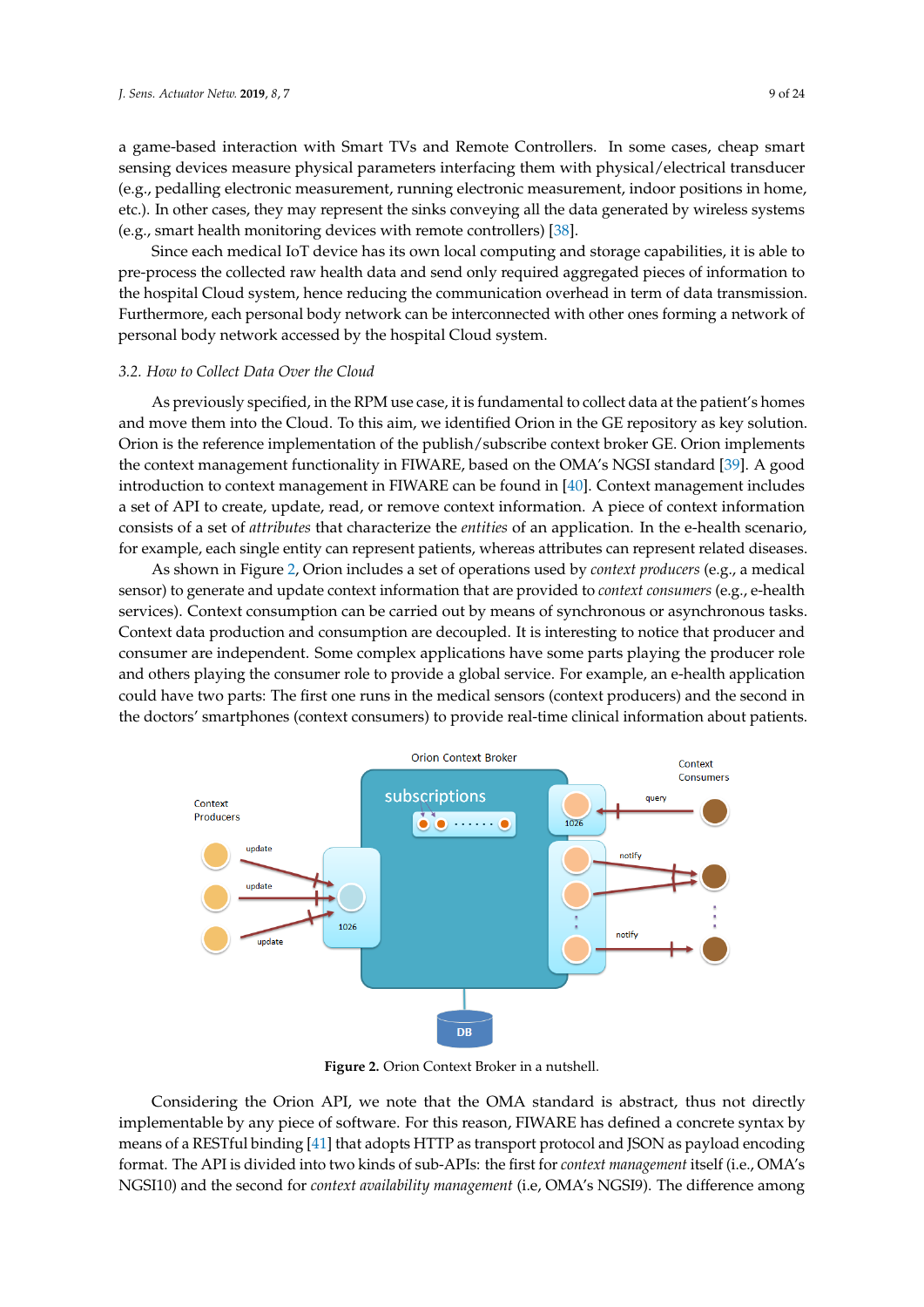them is that the latter does not manage pieces of context information themselves (e.g., the attribute A of entity E), instead the *context provider* of such pieces of information (e.g., the provider of attribute A of entity E is the context provider at URL P). This enables interesting scenarios in which context broker delegates context management to such providers and acts basically as a proxy, providing transparency to context consumers (i.e. if the provider of a given piece of context information changes, the change does not have any impact on context consumers), context provision infrastructure hiding (the context broker acts as single entry point for context management operations), and hierarchical scalability (one context broker can acts as context provider of a high-level context roker).

Both NGSI9 and NGSI10 sub APIs present a parallel structure and they include:

- Task to create/update context information (NGSI10) or context provider registrations (NGSI9).
- Task to query context information (NGSI10) or context provider registrations (NGSI9) in a synchronous fashion.
- Task to subscribe a context information (NGSI10) or context provider registration (NGSI9) so as to receive notifications in an asynchronous fashion.

From a RESTful perspective, the API implements two "families". One family (named *standard operations*) has been designed to be as closer as possible to the OMA specification, thus each resource in the RESTful API models an operation in the OMA API and the only verb used is POST. There is another family (named *convenience operations*) with a richer set of resources and verbs in which resources model context concepts (entities, attributes and subscriptions) and all the usual verbs are used (GET, POST, PUT, and DELETE). It is important to remark that both families are equivalent and are provided to enhance the flexibility of the enabler, so that the developer using Orion can chose the one the developer prefers.

Other functionalities that Orion Context Broker provides are the following:

- Horizontal scalability. The Orion Context Broker logic is basically stateless, so it can scale horizontally. The persistence layer used by Orion is based in MongoDB, which also scales horizontally using *shards*.
- Geolocation awareness. On the one hand, entities can be marked with a location (in GPS coordinates) at context broker. On the other hand, context broker is able to process queries scoped to geographic areas (e.g., inside/outside a circle or a polygon), which response takes into account the location information associated to entities.
- Pagination. Context information base can be very large, e.g., an e-health application managing information of 1,000,000 patients, each patient modelled as a different entity. Orion Context Broker API takes this into account and provide mechanism to query context information by blocks (named *pages*).
- Multitenancy. A single instance of Orion Context Broker may manage context information sets belonging to different parties (usually referred as *tenants*) isolated at DB level, so operations done by one tenant only take into account the context information belonging to that tenant.

Orion Context Broker could be compared with messaging systems (messaging queues/buses, service buses, etc.). In addition, it could be compared with conventional databases to store the same entity/attributes context information. In general, Orion Context Broker is *simpler* and *more flexible* than other kinds of system. Regarding simplicity, given that everything is about entities and attributes, no complex modelling (e.g., relational modelling) is needed. Moreover, entities and attributes are concepts that naturally arise during the analysis and design steps of an application. In addition, as explained before, the API itself includes a small number of operations that are easy to master. Regarding flexibility, context is a rather generic concept, so it is suited for many applications and not only to applications related to e-health. As part of this flexibility, take into account that an entity does not necessarily models things in the real world (such as a medical sensors). It can also model things in the virtual world, such as an "alarm" (which does not have any physical representation and only exists within the IT system, which manages alarms).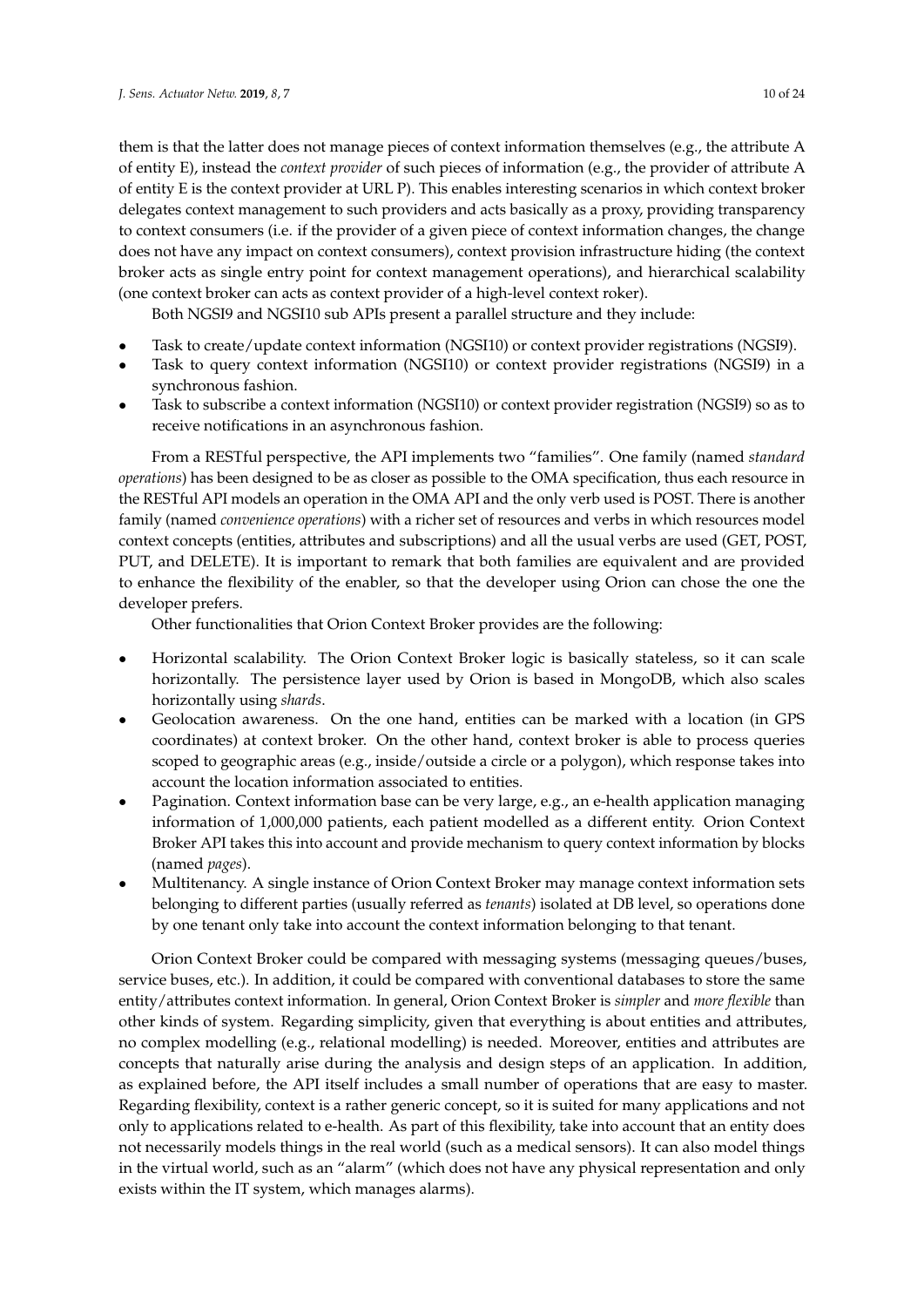Specifically regarding the messaging system, they also allow actors (context consumer) to consume the information published by other actors (context producers). However, messaging systems used to process messages in an opaque way. Thus, the advanced functionality that Orion implements (such as geolocation awareness or context management delegation in context providers) is not possible with a messaging system. However, a messaging system could be a good complement to Orion, covering messaging bridging functionality (e.g., RESTful to Web-sockets), notification retries policies, etc.

Regarding conventional databases, they are general purpose systems, not specifically oriented to context management. Thus, although in some sense they are more powerful (e.g., queries and aggregations), they have a steep learning curve, compared with using the Orion RESTful API. Moreover, the lack of push functionality (all databases work under the pull paradigm) can have horizontal scalability problems (depending on the technology) and involve modeling complexity (typically, relational modelling, which is not needed with the entity-attribute approach).

Finally, there is an intrinsic advantage of using Orion Context Broker compared with the previous systems: Its seamless integration in the core of the FIWARE platform, thus opening the door to added value functionality directly or with out-of-the-box connectors. Orion Context Brokers sits in the heart of the platform, pumping data from/to several GEs or, in other words, being the "glue" to integrate different FIWARE GEs together.

#### *3.3. How to Permanently Store Data*

The huge amount of collected context data that can be defined as "big data" is stored in the Object Storage GE reference implementation in order to track the history of patients' diseases for possible further data analytics tasks. The Object Storage GE on one hand can be easily accessed to upload data into the cloud from external sources (e.g., IoT) and to store it in a scalable and resilient manner and on the other hand, it can be easily used as a source for complex processing and analytics workflows implemented using the various Data/Context Management GEs. Such combination provides a strong foundation for Big Data analytics, including evolution of existing GEs as well as introduction of new GEs (e.g., leveraging results of complementary development efforts).

The basic concepts of Object Storage are Containers, which must possess a unique name and contain the real data Objects. Users can create several Containers up to a certain limit. An Object also possesses a unique name within its Container and contains the real data, e.g., a document. An Object can be understood as a file having additional metadata. Some metadata is predefined such as HTTP-Metadata (Last-Modified, ETag, Content-Length, Content-Type, Content-Encoding, Content-Language etc.). Users can also attach user-defined metadata. Since the Object name may contain a separator '/', Objects can be organized in a form of directory hierarchies.

Typical operations for Object Storage are CRUD operations on Containers and Objects and the setting of properties or metadata attached to an Object. Addressing Containers and Objects is done by means of special Uniform Resource Identifications (URIs). The URI ["http://tributary](http://tributary-gallery.s3.amazonaws.com/sinwaves.png)[gallery.s3.amazonaws.com/sinwaves.png"](http://tributary-gallery.s3.amazonaws.com/sinwaves.png) addresses an Object sinwaves.png in a Container named tributary-gallery. The element s3.amazonaws.com is a predefined host name to be used.

Access is given by the REST web services. REST is an HTTP-based protocol, which uses HTTP operations such as POST, GET, DELETE, and PUT for performing corresponding CRUD data manipulations. Since handling HTTP operations in a programming language is not trivial, specific APIs for various programming languages are provided, thus releasing programmers from the complicated HTTP programming APIs.

The Object services typically maintain multiple copies of an Object, in general, 3 redundant copies with eventual consistency. As already mentioned, Objects can have system-defined and user-defined metadata attached to them. A GET operation also retrieves the associated metadata.

Here, the idea of the e-health use case is the usage of FIWARE Object Storage as an archive for generic and medical data, more precisely, the storage of medical imaging data. For this use case, many types of file format are considered, like PDF, JPEG, DOCX, etc. and for this domain specific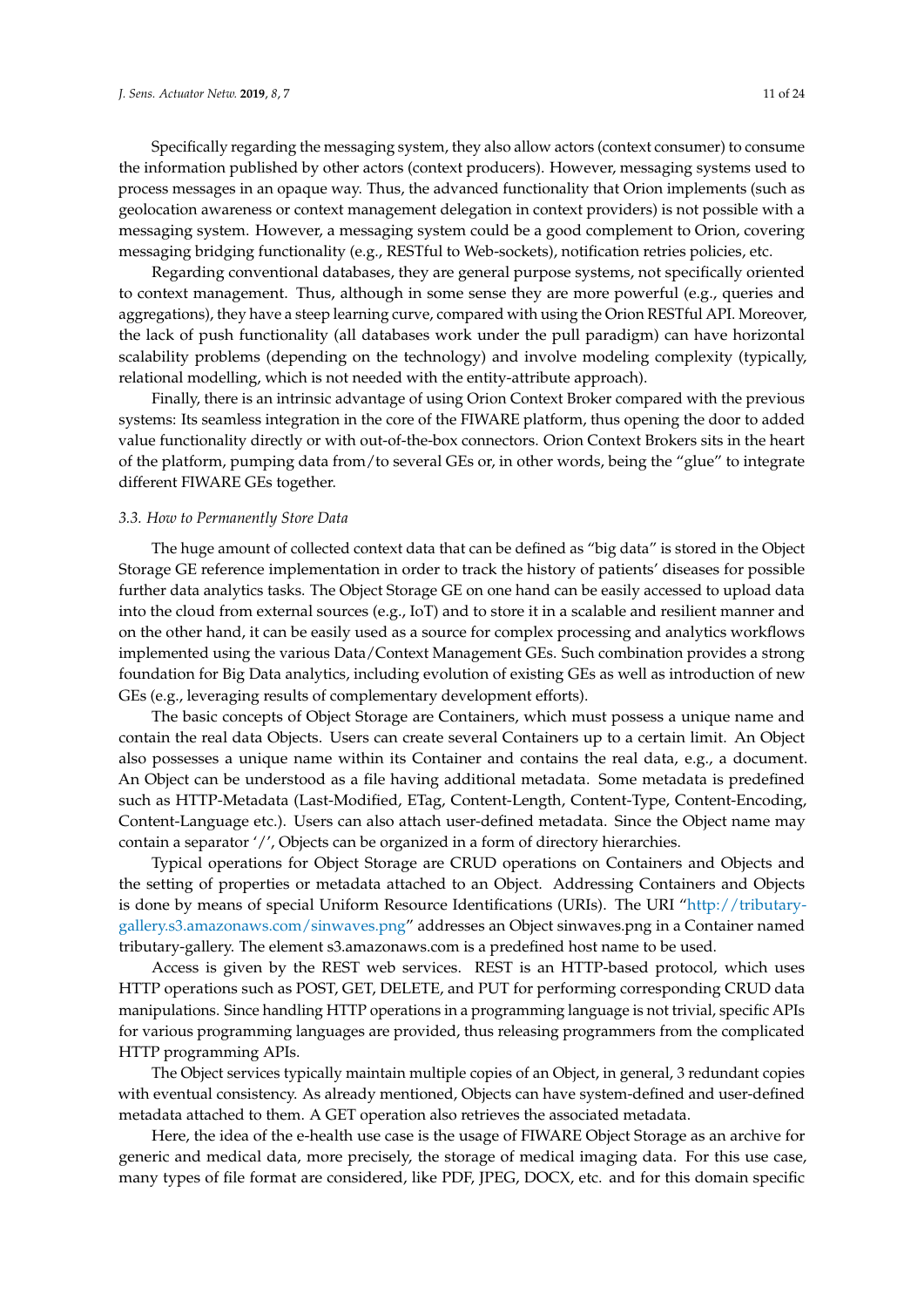such as the DICOM file format, HL7, etc. In particular, considering DICOM file format, it does not only contain a set of metadata values but also involves a data model that reflects the handling of medical imaging data in the e-health domain. For example, different images are part of a series, and this relation between the series should also be reflected in the storage. Therefore, the Object Storage needs to deal with the following capabilities:

- Support for the metadata as existing in the e-health domain: The idea here is to have a first test on what is required for the automated extraction of DICOM file metadata for FIWARE Object Storage GE.
- Support of the data model relations: in the e-health domain, different images stand in relation to each other and such relations should be reflected. The relations should not only be stored in the way that this information is retrieved when retrieving the data item. The useful implementation of this functionality is to quickly identify Objects belonging together.

The Object Storage GE on one hand can be easily accessed to upload data into the cloud from external sources through RESTful API (e.g., IoT) and to store it in a scalable and resilient manner and on the other hand, it can be easily used as a source for complex processing and analytics workflows implemented using the various Data/Context Management GEs leveraging data and metadata.

### *3.4. How to Instantiate New Software Components in the FIWARE infrastructure*

FIWARE heavily relies on its cloud hosting layer that is based on OpenStack, as discussed in Section [2.1.](#page-3-1) FIWARE clouds typically offer "ready to deploy" packages including independent GEs, popular combinations of GEs and packaged pieces of software by using the innovative FIWARE Cloud tools. This makes extremely easy to setup complex development and deployment environments. Similarly, our RPM system is packaged using FIWARE Cloud tools, hence ensuring seamless compatibility and portability.

Developers can enjoy the standardized approach to package their applications (e.g., in VM images), which can be then deployed on any FIWARE Cloud seamlessly. Moreover, since FIWARE Cloud is compatible with OpenStack, the same applications can be deployed on any OpenStack-compliant cloud, private or public seamlessly.

For complex applications (e.g., multi-tier), FIWARE Cloud offers the abilities to implement logical network segregation, allowing to isolate individual application components from each other and from the external users/entities easily. The network virtualization capabilities are delivered following the modern Software Defined Networking (SDN) principles, available via OpenStack Network Service. Moreover, the SDN foundation enables the innovation in the network function virtualization area, where individual advanced network functions, such as load balancing or firewalls, are delivered flexibly within a unified cloud infrastructure, spanning compute, network, and storage resources. Such innovations are likely to be easily adopted by future FIWARE Cloud implementations, based on emerging standards and the ongoing work to make them compatible with OpenStack.

FIWARE Cloud provides seamless integration with the FIWARE Identity Management GE, enabling single-sign-on between the cloud GEs and the GEs hosted on the cloud. This way developers can maintain a single set of credentials for the different parts of their applications, including those delivering services to end-users and those controlling the life cycle of the application deployment itself, hosted on the FIWARE cloud.

In addition to capabilities provided by "Vanilla" OpenStack, FIWARE Cloud provides several innovations beyond what is currently available in mainstream OpenStack deployments. This includes the following capabilities:

• Support for LinuX Containers (LXC) as a novel mechanism to provide compute resources, enabling higher density, agility, and flexibility. With LinuX Containers (such as Docker), the application developer can enjoy a much more lightweight compute resource, hosting only the incremental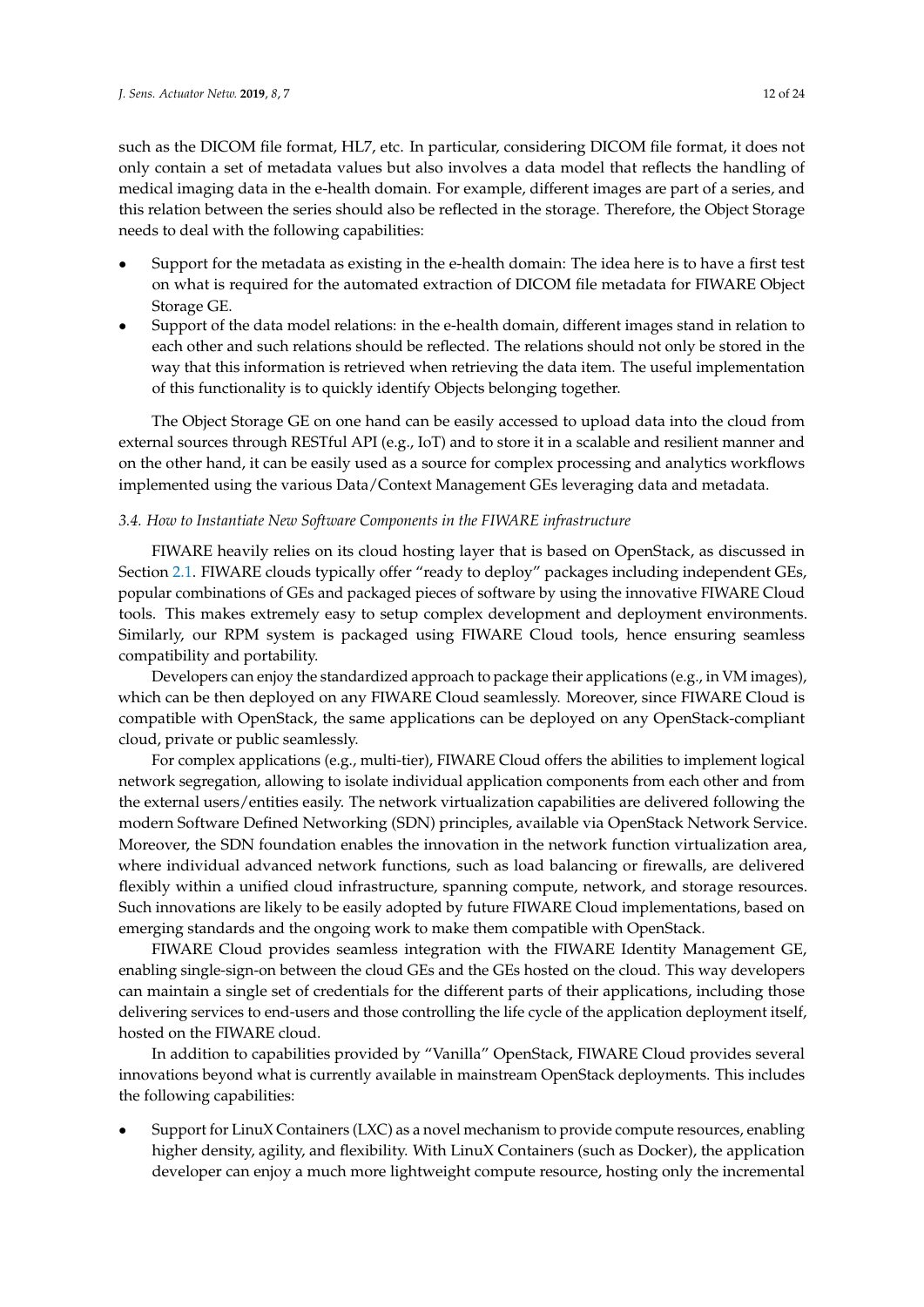parts of the particular application component, as opposed to full operating system and the heavy-weight software stacks typically deployed in virtual machines.

- Support for execution of processing tasks called "storlets" within the Object Storage infrastructure, reducing the need to transfer large amounts of data between the data cluster and the Compute cluster. By using storlets, the application developer can easily offload many data-intensive tasks such as media transcoding or data anonymization to the Object Storage facility, leaving mostly the heavy-weight Compute-intensive processing within the Compute cluster.
- Support for template-based holistic management of complex application deployments, involving composite configurations of infrastructure resources (compute, storage, network) as well as software components installed and configured within the individual virtual machines or Containers. This technology enables DevOps-style approach to application development, where the individual provisioning and configuration steps across the different application components are fully automated, using easy to use declarative or prescriptive interfaces.

## *3.5. How to Develop Application Front-End*

An e-health scenario requires a Graphical User Interface (GUI) that is easy to used by the clinical personnel and patients. FIWARE, by means of particular GEs, offers developers and end-users the possibility to build HTML5-based GUI to develop their front-end software components that are commonly used to arrange Software as a Service (SaaS). We can distinguish between developer-oriented and user-oriented GEs.

By means of developer-oriented GEs, developers can build pre-customized front-end software components. These GEs facilitate the developemnt of 2D/3D User Interfaces (UI), providing advanced tools for image rendering, interface design, synchronization, animation, etc. GEs belonging to such category include: 2D-UI, 2D/3D Capture, 3D-UI-XML-3D, 3DUI-Web Tundra, Cloud Rendering, GIS-Data Provider - Geoserver-3D, Interface Designer, POI Data Provider, Real Virtual Interaction, Synchronization, and Virtual Characters. Using such GEs, developers are responsible for defining the application logic and the interaction with back-end components (e.g., third-party software systems and other GEs).

Besides software developers, the FIWARE technology aims to enable "common" users (who do not have programming skills) to acquire built-in software components and combine them with a drag-and-drop approach in order to customize their applications. This is possible by means of user-oriented GEs. Such a new methodology opens FIWARE users to a new flexible software delivery model; users can easily acquire pieces of front-end software, each one controlling a particular back-end component and combine mash-up applications. GEs that enable such a scenario include: Application Mashup (whose reference implementation is Wirecloud), Marketplace (whose reference implementation is SAP RI), Repository SAP RI, Revenue Settlement and Sharing System, Store (whose reference implementation is WStore). In particular, Wirecloud allows both developers and end-users to build their own application by integrating different widgets in order to compose mashups. A widget is a graphical HTML5-based front-end that allows to control a particular software component back-end. Different from developer-oriented GEs, user-oriented GEs allow users to integrate different widgets according to a drag-and-drop approach. Wirecloud is aimed at both desktop and mobile users.

Wirecloud is the reference implementation of the Applicatin Mashup GE based on Rich Internet Application (RIA) and semantic technologies. It offers a web platform that allows users (without programming skills) to easily compose "on-fly" with a "drag and drop" approach their own dashboard/cockpit applications according to their specific needs. In fact, Wirecloud allows to develop an application logic by integrating heterogeneous data and UI components called "widgets". They can be chosen by users from a vast, ever-growing catalogue and integrated by means of a piping editor in order to develop dashboard/cockpit applications.

Wirecloud suits well the requirements of the RPM front-end. In fact, it allows medical personnel to customize their dashboard/cockpit applications easily in order to monitor the health status of patients.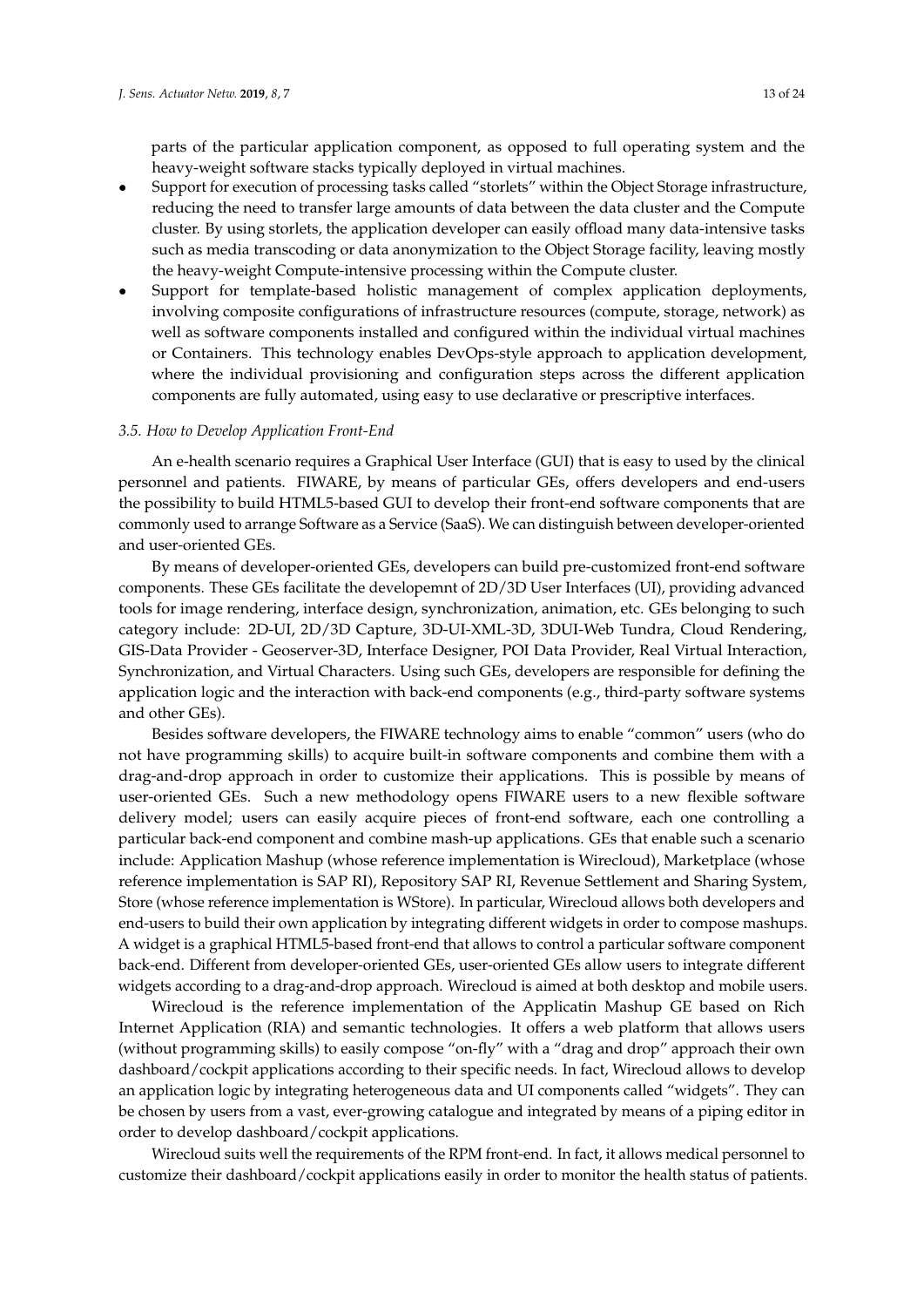This is possible by developing different widgets that can be integrated (wired) by the medical personnel according to their needs. Application mashups can be built, e.g., to address particular doctors and patients' needs and to monitor thresholds related to different patients' biological parameters. Let us think, for example, a doctor who is able to compose "on-fly" different widgets in order to build a dashboard that provides a global picture of the health status of a patient, or let us think of a doctor who is able to modify "on-fly" the same dashboard by removing or adding widgets according to his/her needs. In such a scenario, widgets can be the front-end component of a medical device, monitoring particular biological parameters of a patient (heartbeat, blood pressure, neurological activity, and so on). In this way, doctors can build customized dashboard/cockpit that can help them to make complex diagnosis, e.g., combining different widgets related to different observations in order to identify possible inter-dependent aspects that can condition a specific disease. In addition, considering an RPM scenario, doctors can access the real-time observations of a patients.

#### *3.6. How to Address Security Issues*

Security and privacy in e-health raise several issues. In order to address such issues, FIWARE offers several GEs, such as the Identity Management GE (whose reference implementation is KeyRock), the PEP Proxy GE (whose reference implementation is Wilma), and the Authorization PDP GE (whose reference implementation is AuthZForce).

Keyrock provides Single-Sign-On (SSO) authentication as a service. Users' identity attributes are typically managed by a trusted party. Keyrock, acting as Identity Provider (IdP) provides authentication services to different Service Providers (SP) acting as relying parties via open standard protocols such as OASIS SAML (Security Assertion Markup Language) version 2.0 [\[42\]](#page-23-3) and OAuth. It covers attributes for both users and IoT devices, managing also the identity of "things" themselves (attributes, location, history, and so on).

Wilma is based on the eXtensible Access Control Markup Languages (XACML) [\[43\]](#page-23-4). It is responsible for controlling resource access. When a third party software component would like to access a resource, it includes in the requests a token issued by KeyRock that identifies the user that is going to perform the action. It is also possible to add specific access authorization policies to resources by means of AuthZForce. In a typical configuration, Wilma is integrated with the Keyrock and AuthZForce in order to carry out both authentication and authorization services.

Considering our RPM solution, we used the KeyRock to provide user authentication to both patients and medical personnel. When a widget receives a request from another widget from a user, the process of authentication and authorization for accessing the resources and/or services of the widget back-end begins. According to this approach, it is safe the access the resources and/or services belonging to other GEri(s) (e.g., Object Storage and Orion Context) or other third-party software systems (e.g., legacy systems belonging to hospitals). This approach is very smart because the security of an application mashup in not a monolithic but can be configured with a modular approach on each involved widget. Figure [3](#page-14-0) depicts the authentication and authorization processes required to access both resources and services of a single widget back-end. The authentication process takes place by means of KeyRock that issues a OAuth token that then is sent to the Wilma. If the token is not expired, the request is forwarded to AuthZForce that verifies if the user holds the rights to access the widget back-end. If so, the widget back-end serves the request.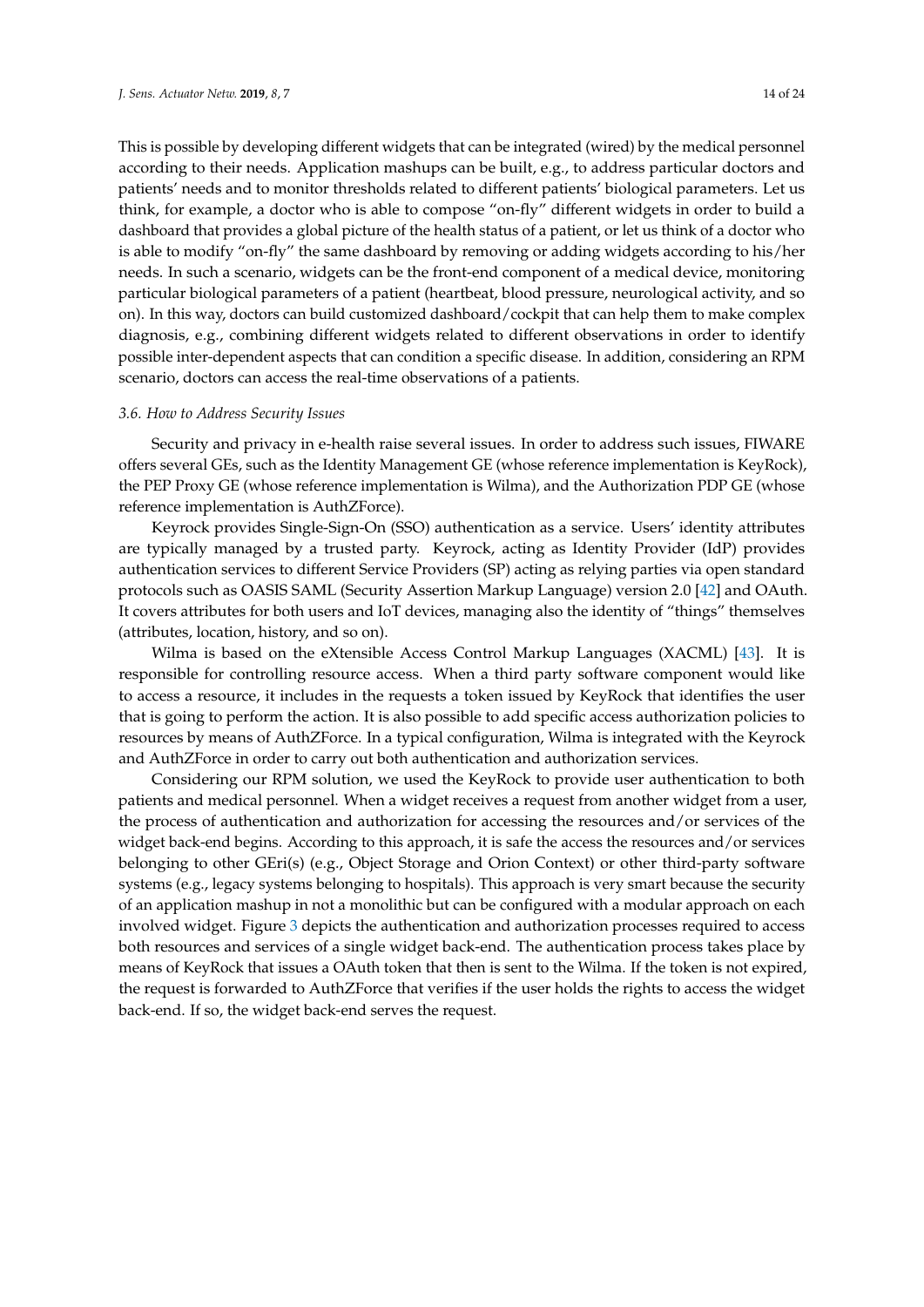<span id="page-14-0"></span>

**Figure 3.** Integration between IdM, Authorization PDP, and Proxy Generic Enablers (GEs).

#### *3.7. FIWARE-Based RPM Architecture*

To integrate the above technologies in an efficient e-health solution, we need to organize components in a whole system, specifying how they are interconnected and the type of information they process. Figure 4 shows the skeleton of our solution, that describes how information flows in the system across different components. Rectangles in the picture represent the components implementing the main functionalities necessary to develop the e-health solution. Inside each rectangle, we identify the specific GEs useful for the related functionality. All the components and GEs in the system can be deployed in FIWARE VMs. Monitoring data collected from patients are forwarded across the Internet to the FIWARE-based hospital Cloud, where the *Data Collection component*, implemented by the Orion Context Broker GE, is devoted to organize data according to the context. Then, health data are processed by specific services arranged by the *service deployment* component, implemented by the Infrastructure as a Service (IaaS) GE (i.e., OpenStack), or simply stored by the *Data Storage* component implemented by the Object Storage GE. Raw and processed health data can be accessed by end users through applications, arranged by the Wirecloud GE, characterized by different features according to the particular involvement of the end user in the healthcare workflow (e.g., he/she is a doctor, operator, health assistant, and so on). In the end the *Secure Data Access* component implemented by IdM, PDP, and PEP GEs guarantees security. Focusing on the specific interaction among GEs, we provide some details that can be useful to develop the whole system.

First of all, widgets and operators wishing to use the Javascript bindings provided by Wirecloud for accessing the FIWARE NGSI Open RESTful API in order to seamlessly interoperate with the Orion Context Broker GE must add the NGSI feature as a requirement into their description files (config.xml files). Listing [1](#page-14-1) shows an example of connection query. In order to create queries, it is required to enable the NGSI support to widgets/operators (XML). The following is an example of a widget description using the XML flavour of the Workflow Description Language (WDL):

<span id="page-14-1"></span>

| <b>Listing 1.</b> Example of connection query. |  |
|------------------------------------------------|--|
|                                                |  |

```
connection . query ([{
            is Pattern: true
           id: MashupPlatform.prefs.get('id')
         \vert],
         null,
\overline{a}flat: true,
            651 onSuccess : function ( discovered ) {
652 . . .
653 }
\left\{\begin{array}{c}1\\3\end{array}\right\}); "
```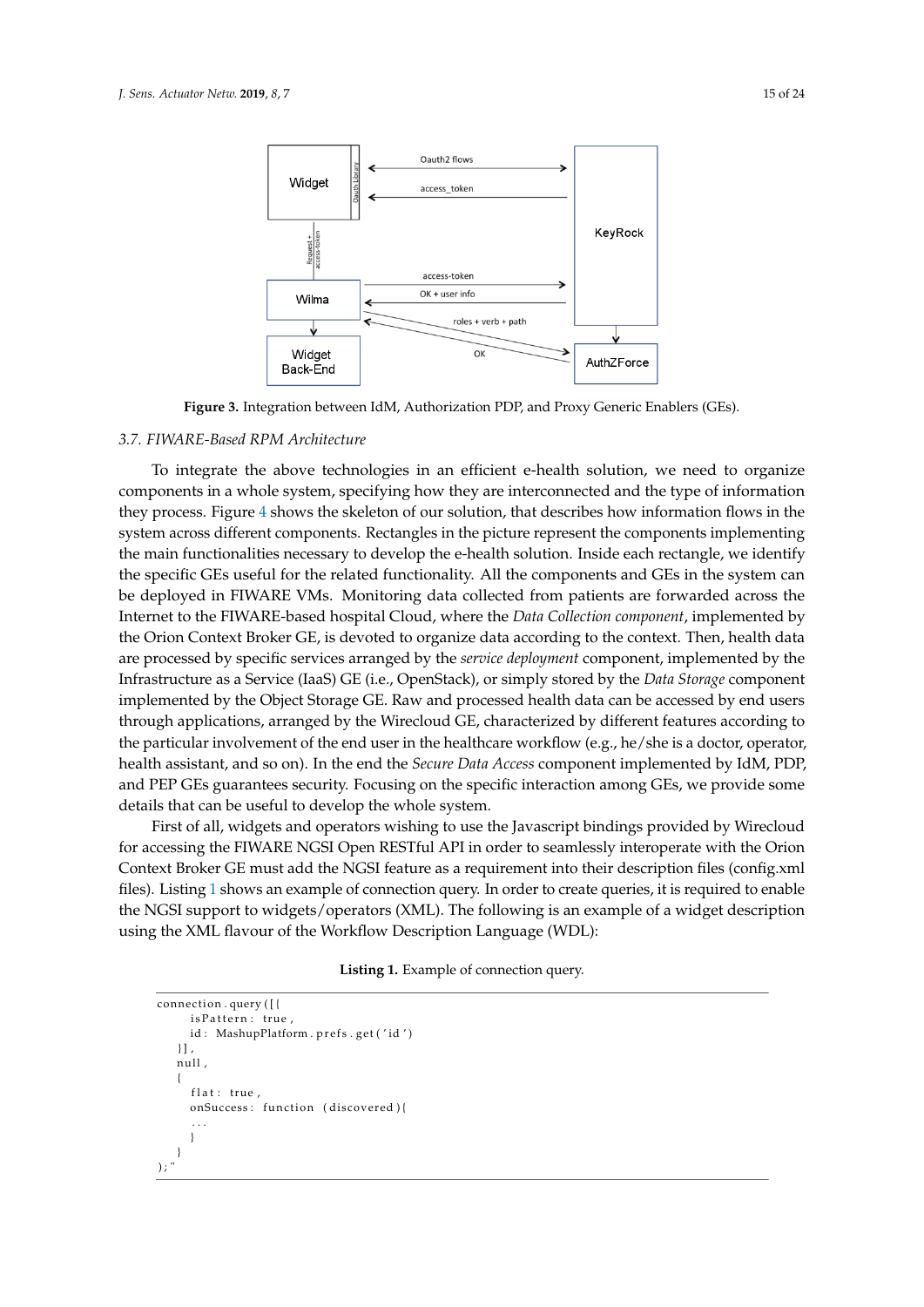<span id="page-15-0"></span>

**Figure 4.** Skeleton of GE composition.

Listing 2. Example of Widget description using the XML flavour of the workflow description language (WDL).

```
<?xml version= ' 1 . 0 ' encoding= 'UTF−8 ' ?>
<widget xmlns="http://wirecloud.conwet.fi.upm.es/ns/macdescription/1"
        vendor="CoNWeT" name=" observation-reporter"
        version=" 1 . 0 ">
  < d e t a i l s >
    <title>Observation Reporter</title>
    <authors>aarranz</authors>
    <email>aarranz@conwet . com</email>
    <image>images/catalogue . png</image>
    <smartphoneimage>
        images/smartphone . png
    </smartphoneimage>
    <description>
        Creates a new observation
    </ description>
    <doc>http://www.envirofi.eu/</doc>
  \langle details>
  <requirements>
    <feature name="NGSI"/>
  </requirements>
  <wiring/>
  <contents src="index.html"
             contenttype="text/html"
             \text{charge} = \text{"utf}-8"useplatformstyle="true"/>
  <rendering height="20" width="5"/>
</widget>
```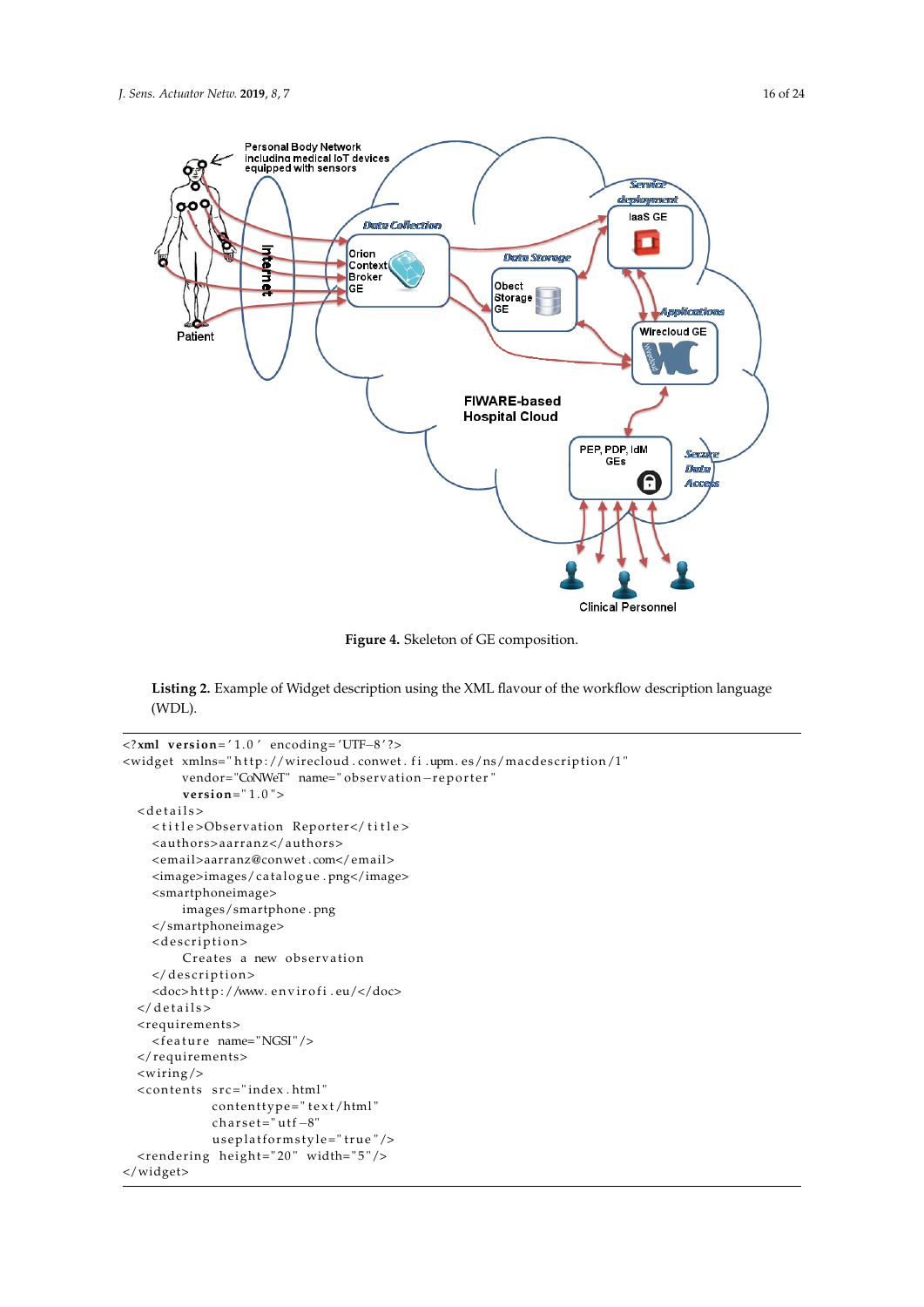It is also possible to enable the NGSI support to widgets/operators (RDF).

In B disc possible to chaste the NGSI support to widgets, operators (KDT).<br>In order to create a connection from Wirecloud Widgets to NGSI Context Brokers, first of all, the developer has to make use of the NGSI API by creating a connection with the NGSI Context Broker the developer is going to use. This can be accomplished with the following code: for the order to enable the NGSI support to the NGSI support to the NGSI support to the NGC support of the NGSI support of the NGSI support of the NGSI support of the NGSI support of the NGSI support of the NGC support of

**Listing 3. Connection with the NGSI Context Broker.**  $694.694$  use of the NGSI  $\alpha$  $\frac{1}{2}$  is time. The connection with the following code:

| var $ngsi_{conn}$ ection =                   |  |  |
|----------------------------------------------|--|--|
| new NGSI. Connection (ngsi_server, options); |  |  |

widgets/operators. Also, if you are connecting to a Orion Context Broker using the IdM authentication, you will need to pass the required authentication credentials. This can be accomplished in two ways:  $702$  authentication, you will need to pass the required authentication credentials. This can be required as  $\frac{1}{2}$ The *ngsi\_proxy\_url* option is required for being able to create subscriptions handled by

- Making use of the *request\_headers* option and passing directly the required authentication header;
- token of the current user (obtained by Wirecloud from the IdM). Any request made by a connection using this option will fail if the current users does not have a valid token (take into account that anonymous users and users authenticated using other authentication back-ends fall into this category). If you are worried about security, take into account that the OAuth2 token is injected in the request by the Wirecloud's proxy • Making use of the *use\_user\_fiware\_token* option to make the NGSI API user the FIWARE's OAuth2

<sup>709</sup> account that anonymous users and users authenticated using other authentication back-ends The code below shows a NGSI connection creation using the resources available at FIWARE Lab: The code secon shows a received connection creation assump

Listing 4. NGSI connection creation.

```
712.71\pm1.02 The code below shows a NGSI connection using the resources available at FIWARE Lab:
new NGSI. Connection (
, ' http://orion . lab . fiware . org:1026 ^{\prime} ,
{use_user\_fiware_token: true ,
ngsi\_proxy\l \_url :
'https://ngsiproxy .lab . fiware . org '
\vert);
   var ngsi_connection =
   \});
```
<sup>720</sup> } ) ;

Once created the connection, you will be able to use the NGSI API bindings (in the example, through the *ngsi\_connection* variable).

Queries are the most basic operations that can be executed in a Orion Context Broker. <sup>723</sup> the *ngsi\_connection* variable). 7145 operation can be accessed thought the query method of the connection object. This operation can be accessed thought the query method of the connection object:  $\frac{1}{2}$  of  $\frac{1}{2}$  of  $\frac{1}{2}$ 

# **Listing 5.** Connection query.

```
var entityIdList = [
         728 { type : ' P a t i e n t ' , id : ' . ∗ ' , i s P a t t e r n : true }
     \mathbf{1}:
    var attributeList = ['current\_position'];
    var options = {
         flat: true,
         onSuccess: function (data) {
              ngsi subscriptionId = data. subscriptionId;
735 }
    \cdotngsi\_connection . query ( entity Id List , attribute List , options ) ;
```
all *Patient* entities. This is accomplished using the *isPattern* option that allows us to use a regular expression that matches with any *id*. <sup>741</sup> expression that matches with any *id*. The first parameter is the list of entities you are interested on. In our case, we are interested in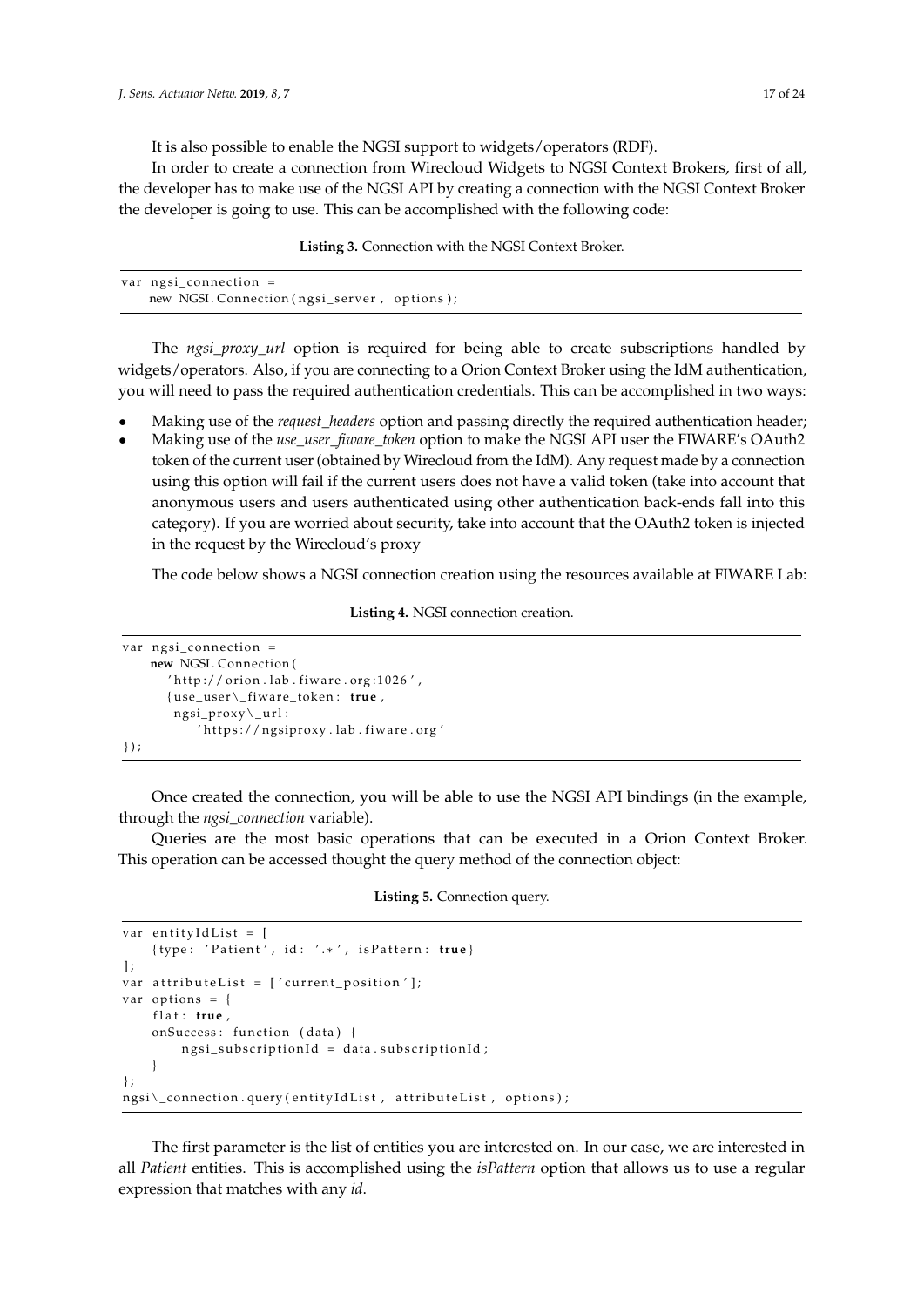The second one is the list of attributes you are interested in. In our case, we are interested only in the *current\_position* attribute. However, you can pass null or an empty list to indicate that you are interested in all the attributes of the selected entities. Finally, all the methods support a last parameter called options that should be used to pass the callbacks and the extra options. Any method of NGSI.connection supports at least the following callbacks: <sup>739</sup> The first parameter is the list of entities you are interested on. In our case, we are interested in 710 second one is the list of attributes you are interested in. In our case, we are interested only

- $\bullet$  *onSuccess* is called when the request finishes successfully. The parameters passed to this callback depends on the invoked method. In the case of the query operation, the first parameter will contain the data returned after querying the context broker.<br> **1** *on Sailura* is called when the request finishes with errors
- *onFailure* is called when the request finishes with errors.<br>
2008 on the invokending of the first parameter will be first parameter will be first parameter with a set of the first parameter will be first parameter will
- *onComplete* is called when the request finishes regardless of whether the request is successful or not.  $\overline{01100}$

The *query* method also supports other extra options. The *flat* options is used for simplifying the data structure used for representing the returned data. This simplification relies in making the following assumptions about the returned entry set: given an entity id there is only one value for the entity's type parameter; entities do not have attributes called id or type; attribute types do not matter or are already known; attribute metadata does not matter or is already known. For example, this is the value of the data parameters passed to the onSuccess callback when using the flat option:

# **Listing 6.** Example of parameters. <sup>757</sup> already known; attribute metadata does not matter or is already known. For example, this is the value

```
\overline{\phantom{0}}" \mathsf{Pattern1}": \{"id": " Patient1"" type": "Patient".
              " current_position":
                        "43.47557, -3.8048315"\},
         \overline{P} Patient2": {
              "id": " Patient2"," type": "Patient"
               " current_position":
                        143.47258, -3.8026643"
         \},
         " Patient3": {
              "id": " Patient3"," type": "Patient",
              " current_position":
         743.47866, −3.7991238"<br>}
\{7, 7, 8, 9\}\left\{ \right\}
```
One of the most important operations provided by the context broker is the support for creating subscriptions, in this way our system can obtain "real time" notifications about the status of the entities of our system. Subscriptions are very similar to queries. The main difference between queries and subscriptions is that queries are synchronous operations. Moreover, the Orion Context Broker will send a first notification containing the data that would be returned for the equivalent query operation. This way, you will know that there is no gap between the current values and their notified changes. Both widgets and operators can create subscriptions through the *createSubscription* method. In the previous example, this call to *createSubscription* will make the context broker to call the *onNotify* function each time the *current\_position* attribute of the entities of type *Patient* is changed. You must take into account that the Orion Context Broker evaluates patterns at runtime, so using patters, one is able to receive notification about new entities provided that the notify conditions are meet.

This subscription expires after 3 h, from which time the context broker stops sending notifications. Anyway, widgets/operators can renew those subscriptions by using the *updateSubscription* method,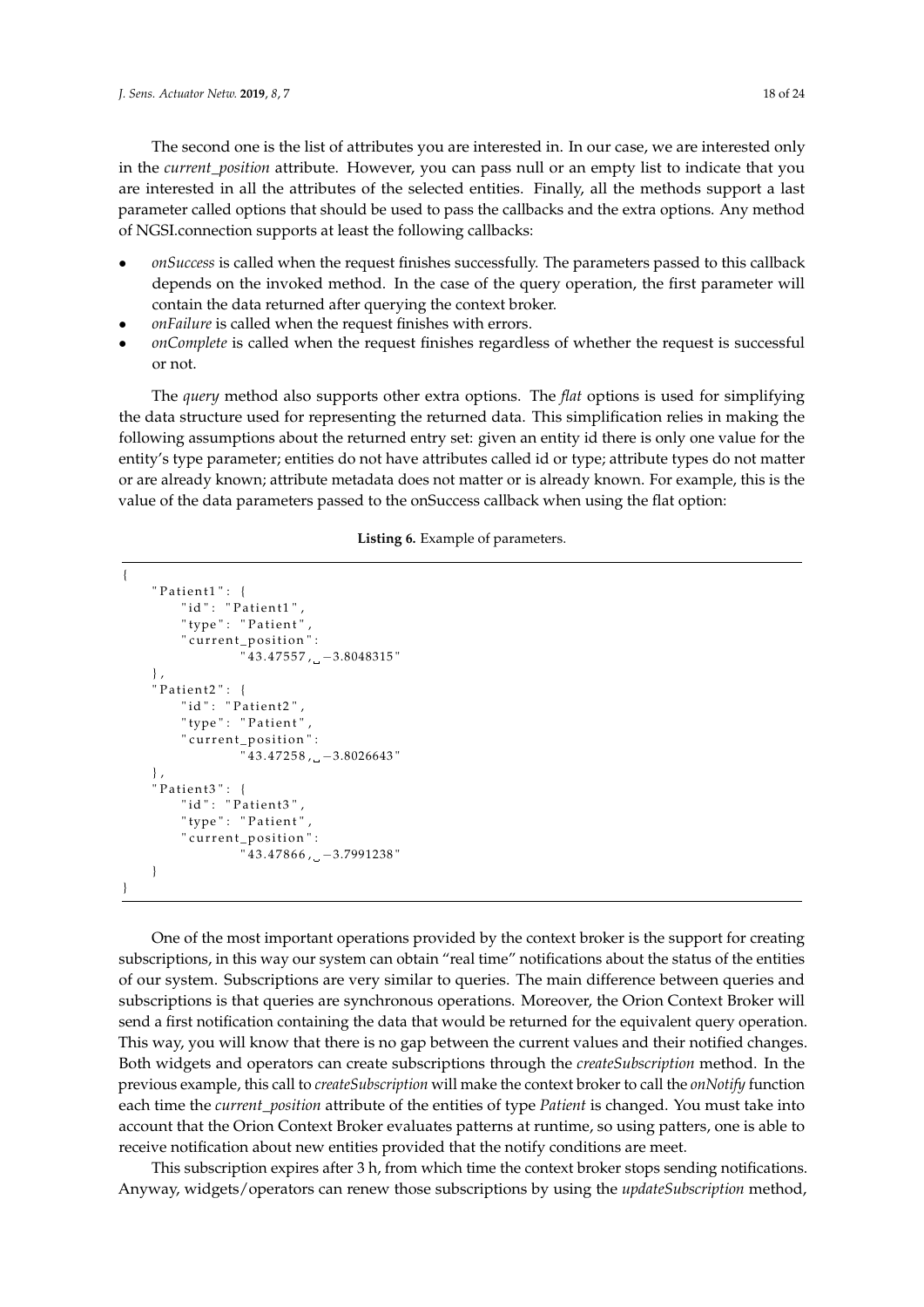even if they have expired. Subscriptions can be cancelled using the *cancelSubscription* method making the context broker release any info about the subscription. In any case, Wirecloud cancels any subscription automatically when widgets/operators are unloaded. As with the query operations, one can make use of the *flat* option when creating subscriptions. The assumptions made by the *createSubscription* method will be the same as the ones used by the *query* method. The only thing that changes is that this affects the parameter passed to the notification callback instead of the success callback.

Widgets and operator can update entities using the *updateAttributes* and *addAttributes* methods. The *updateAttributes* and *addAttributes* methods use the same format for their parameters. The main difference is that *addAttribute* method will create new attributes/entities if needed, whereas *updateAttributes* will fail if the referred entities/attributes does not exist. For example, the code in Listing [7](#page-18-0) updates the attribute *position* of the *Patient1* entity if it exists, or creates the attribute or the entity if one of them does not exist. The *response\_data* parameter of the *onSuccess* callback is a summary of the accepted changes as returned by the Orion Context Broker. This info can normally be ignored, as it will be very similar to the one provided to the *updateAttributes/addAttribute* methods when the request ends successfully. If everything goes fine, the *unaccepted\_changes* parameter will contain an empty array. If something goes wrong, the *unaccepted\_changes* parameter will contain all the information about what changes were rejected. It is very important to take this into account as the *onFailure* callback will not be called for reporting unaccepted changes as they are treated individually by the Orion Context Broker.

**Listing 7.** Example of attribute update.

```
ngsi\_connection . addAttributes ([{
                entity: {id: 'Patient1', type: 'Patient'},
                attributes: [
\{type: 'string',
                           name: ' current\_position',
                           contextValue: coordinates
789 }
790 ]
           31.4onSuccess: function
                   793 ( accepted\_changes , unaccepted\_changes ) {
                     // The Orion Context Broker processed
                     795 / / t h e r e q u e s t s u c c e s s f u l l y
                     if (unaccepted\langle_changes . length === 0) {
                           797 / / P a t i e n t c r e a t e d / updated s u c c e s s f u l l y
798 . . .
                      799 } e ls e {
                           800 / / Something went wrong
801 and 2012 and 301 and 31 and 31 and 31 and 31 and 31 and 31 and 31 and 31 and 31 and 31 and 31 and 31 and 3
                802 } . bind ( t h i s ) ,
                onFailure: function ( error ) {
                     804 / / G e n e r a l f a i l u r e when
                     805 / / c r e a t i n g / u p d a t i n g t h e P a t i e n t
                \overline{8}onComplete: function () {
808 / /
                809 } . bind ( t h i s )
          \left\{ \right\});
```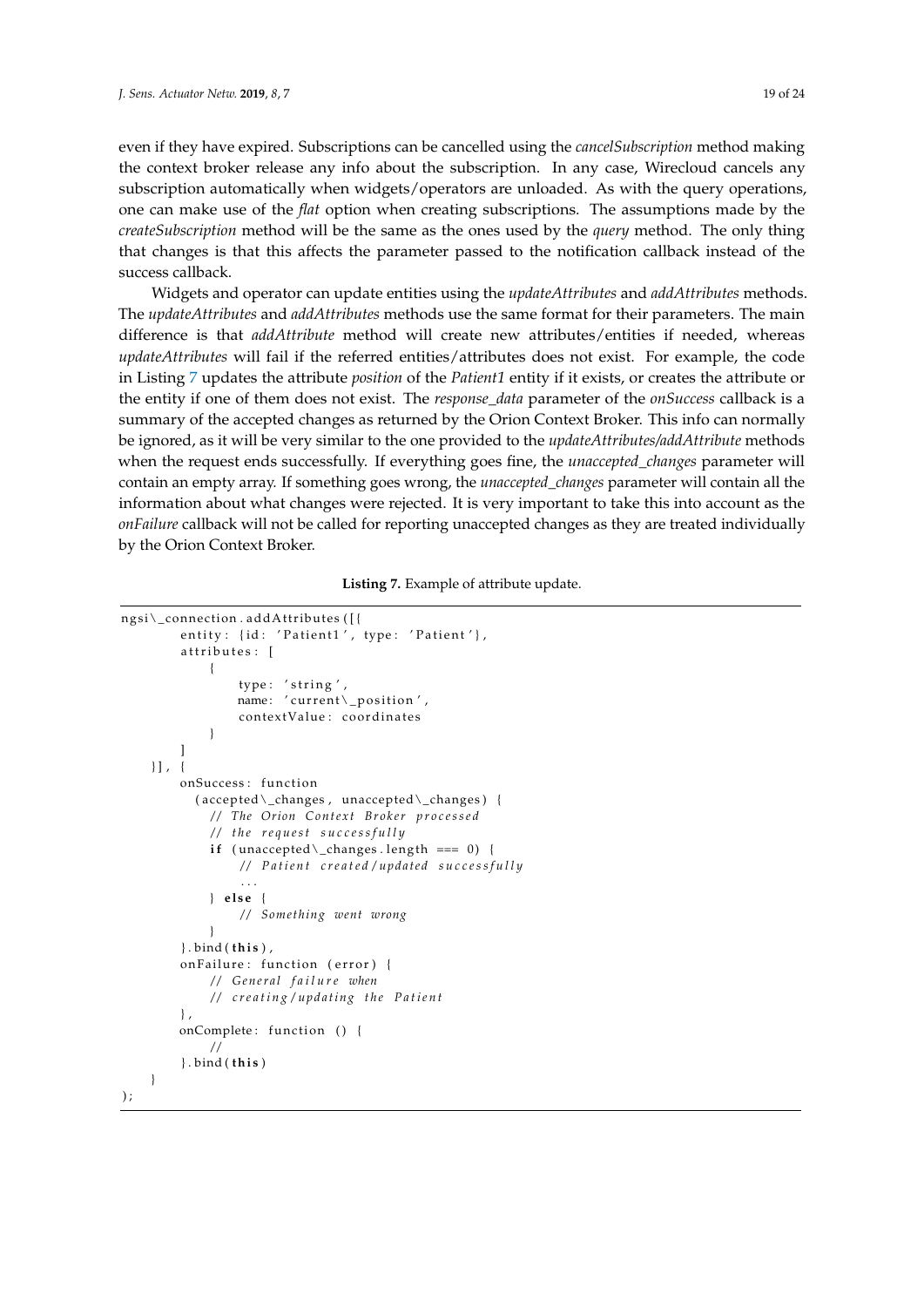Since widgets are developed using HTML5, CSS, and Javascript, besides the FIWARE NGSI Open RESTful API, it is possible to develop other types of asynchronous interaction with other third-party systems and back-end GEs. To this end, cutting-edge technologies including Asynchronous Javascript and XML (AJAX), Web Sockets, and eXtensible Message Presencce Protocol (XMPP) can be used to achieve such communications. Figure [5](#page-19-0) shows how the communication between a widget and a system back-end can take place.

<span id="page-19-0"></span>

**Figure 5.** Interaction of a widget with a third-party system or a GE.

In the following, we provide a brief description on how to accomplish such communication mechanisms. AJAX is a programming technique that allows web application to asynchronously load contents by means of a particular Javascript function, i.e., *ActiveXObject("Microsoft.XMLHTTP")* for IE6 and IE5 and *window.XMLHttpRequest* for IE7+, Firefox, Chrome, Opera, Safari. By using these functions in the client-side code embedded in the index.html file of a widget, it is possible to asynchronously load contents processed by server-side codes placed in remote systems, e.g., legacy systems or back-end GEs. The system interface back-end can be developed by using different server-side programming languages including PHP, Asp, Asp.NET, JSP, Ruby on Rails, etc.

Communication should be immediate, secure, private, and without hurdles. The XMPP already provides the first three. But in today's world, most users will be in the browser, so even the most basic application installation can be a major hurdle. Javascrip XMPP Client (JSXC), Strophe.js, and Candy are some of the major projects that allow developers to add a few simple lines to a client-side code of a Web application in order to enable users to immediately communicate over organisation's XMPP server. They allow full-featured XMPP client in the browser, no client installation required; easy integration into existing Web page or application; one-to-one chats among people and systems, e.g., legacy systems or back-end GEs. By using these libraries in the client-side code embedded in the index.html file of a widget, it is possible to asynchronously communicate server-side codes placed in remote systems. The back-end interface can be developed using an XMPP client library such as the Smack written in Java.

WebSocket is a protocol providing full-duplex communications channels over a single TCP connection. The WebSocket protocol was standardized by the IETF as RFC 6455 in 2011, and the WebSocket API in Web IDL is being standardized by the W3C. WebSocket is designed to be implemented in web browsers and web servers, but it can be used by any client or server application. The WebSocket Protocol is an independent TCP-based protocol. Its only relationship to HTTP is that its handshake is interpreted by HTTP servers as an Upgrade request. A client-side code embedded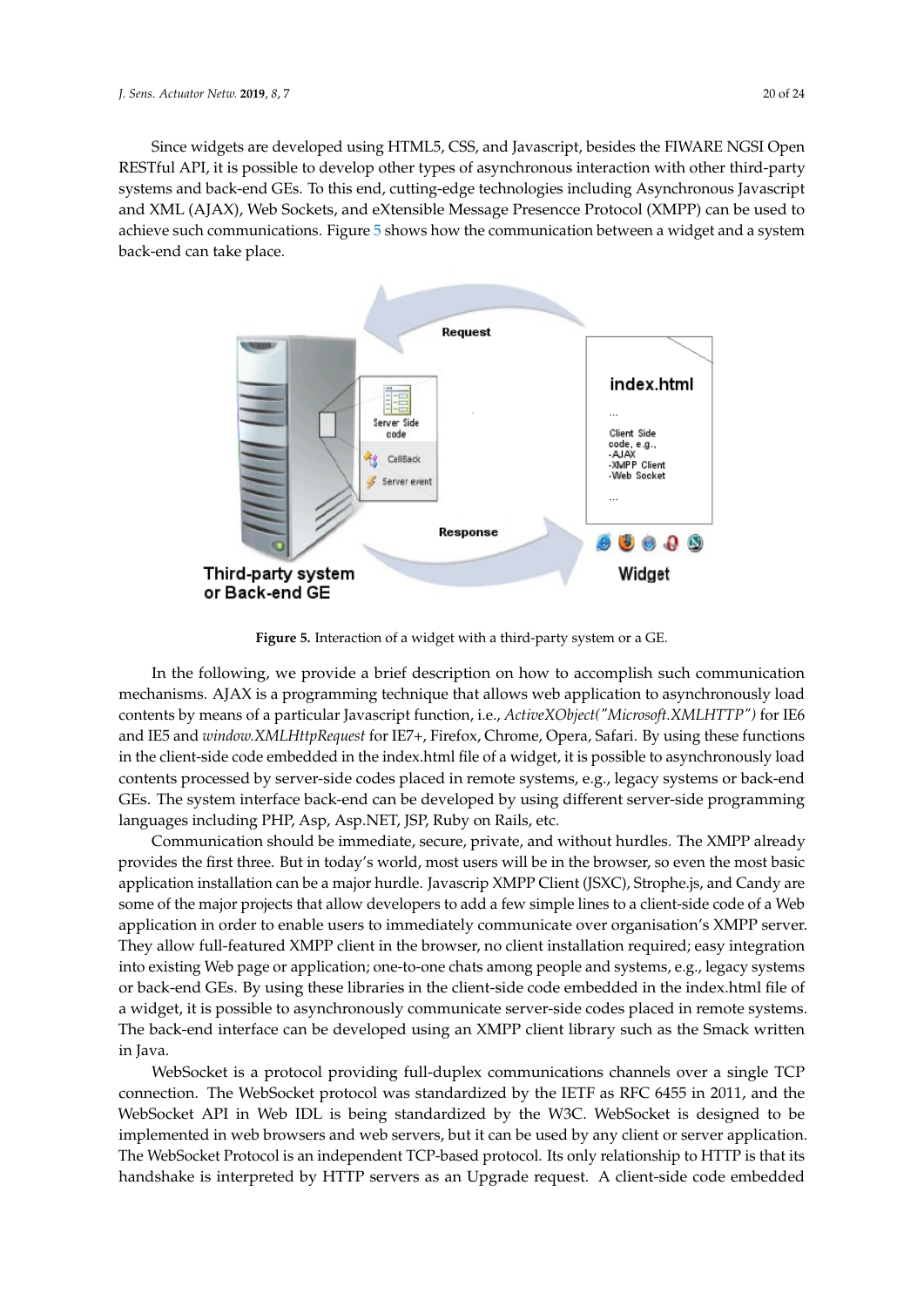in a widget can be developed using the native HTML5 WebSocket library. On the server-side, Web sockets interfaces for the communication with legacy systems or GEs can be developed using different programming languases including Java, C#, and PHP.

#### <span id="page-20-1"></span>**4. Discussion and Conclusions**

Nowadays, clinical centres are looking at cloud computing technology to develop new cutting-edge tele-health services and applications. In this context, Remote Patient Monitoring (RPM) at home represents a tempting opportunity for hospitals to reduce clinical costs and to improve the quality of life of both patients and their families.

However, currently, existing tele-health solutions have been conceived as "stand-alone", adopting different technological approaches that require a considerable level of complexity with high design, development, and management costs. The adoption of the cloud computing technology could push down such costs, however, it is at an early stage in the field of tele-health.

This work deals with the adoption of the FIWARE for the development of RPM and, in general, for tele-health projects aiming at supporting clinical centres interested in adopting the cloud computing technology. Specifically, we presented a step-by-step approach to develop a a RPM solution, investigating how the FIWARE platform and Generic Enablers (GEs) could be adopted and integrated. Our requirement analysis brought us to define a skeleton of the whole RPM architecture based on the integration of FIWARE GEs.

From our experience, the advantages of using FIWARE in the tele-medicine context are multiple. Hospitals are not restricted to vendor lock-in solutions. In fact, FIWARE allows software architects and developers to adopt an agile software development approach. Moreover, FIWARE allows to re-use and integrate a set of reliable cloud components that require only minimal customization in order to fit the tele-health requirements. In addition, clinical centres do not have to take care of system management tasks because these are demanded to the cloud service provider hosting the tele-health system. As far as security, FIWARE offers a set of features allowing hospitals to preserve the patients' privacy. In any case, for security reasons, clinical centres have the chance to setup theirs own "in-home" FIWARE platform where they can deploy their tele-health systems since it is based on open source code. Moreover, hospitals can rely on a wide FIWARE community that actively maintain and develop GEs. Apart from open source GEs, it is also raising a market of proprietary Specific Enables (SEs), and the offerings of FIWARE-based cloud service provider are also rising. Engineering (Italy), Telefónica (Spain), and Orange (France) have been pioneers in this sense. As far as the effort required for clinical centers in order to use FIWARE platform, we can state that it was designed to enable an agile development strategy and that grantees of the FIWARE acceleration programmes developed their applications with 100.000,00 Euros funding roughly in 12 months.

The solution discussed in this paper is also expected to be implemented as a first fully fledged CPHS for the rural and underdeveloped areas of South Africa.

With this paper, we hope to succeed in stimulating the e-health community for the adoption of FIWARE.

**Author Contributions:** A.C. and M.F. designed the archtecture of the system; F.G. and A.G. technically supported the FIWARE implementation; H.M. and A.B. analysed the case study in developing coutry; F.C. analysed the RPM scenario; M.V. supervised the paper.

**Funding:** This research was funded by the Italian Healthcare Ministry, project name "Do Severe acquired brain injury patients benefit from Telerehabilitation? A Cost-effectiveness analysis study", grant number GR-2016-02361306.

**Conflicts of Interest:** The authors declare no conflict of interest.

#### **References**

<span id="page-20-0"></span>1. Łukasz C.; Malawski, F.; Wyszkowski, P. Holistic approach to design and implementation of a medical teleconsultation workspace. *J. Biomed. Inform.* **2015**, *57*, 225–244.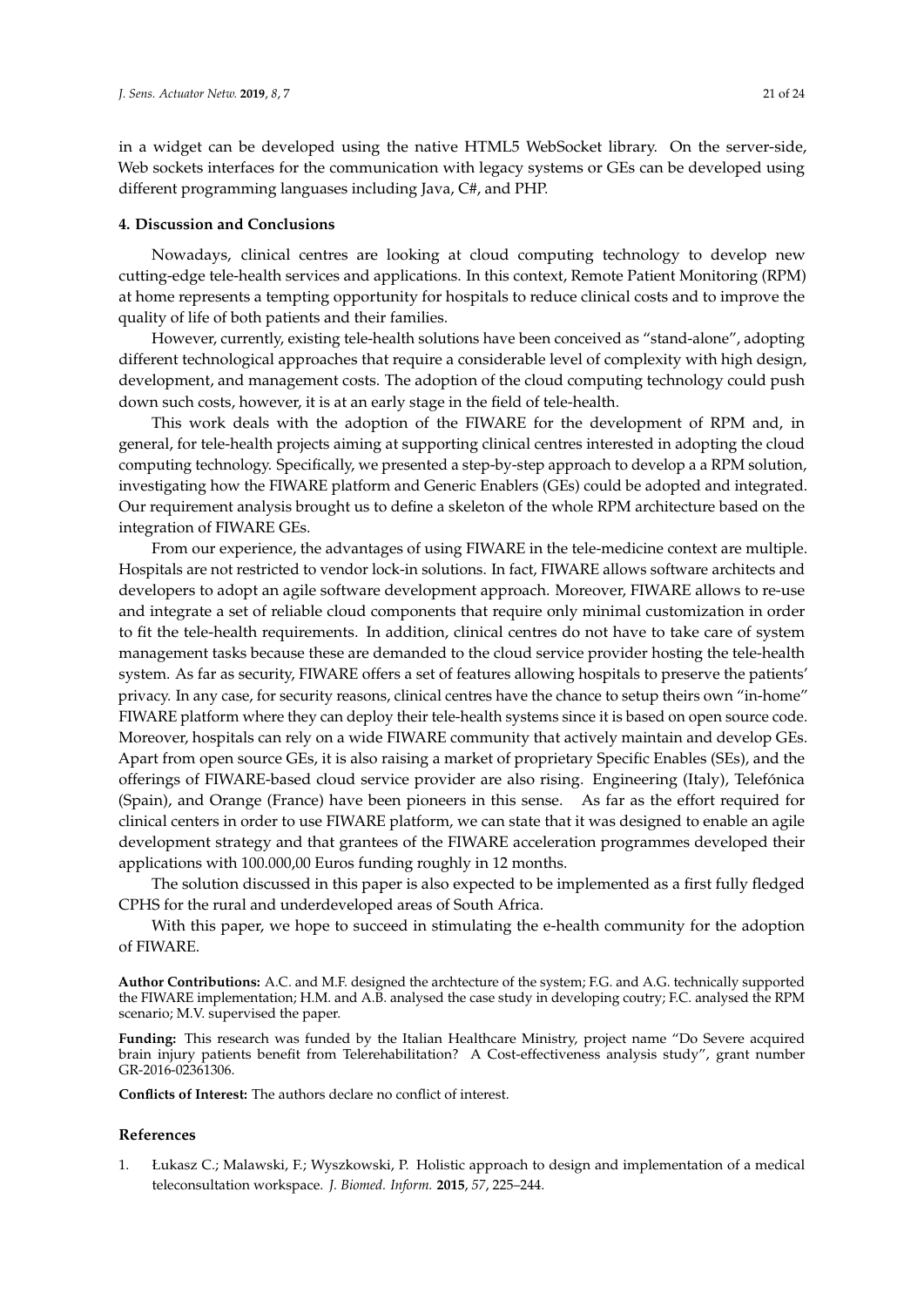- <span id="page-21-0"></span>2. Pawar, P.; Jones, V.; van Beijnum, B.J.F.; Hermens, H. A framework for the comparison of mobile patient monitoring systems. *J. Biomed. Inform.* **2012**, *45*, 544–556. [\[CrossRef\]](http://dx.doi.org/10.1016/j.jbi.2012.02.007) [\[PubMed\]](http://www.ncbi.nlm.nih.gov/pubmed/22406009)
- <span id="page-21-1"></span>3. Risso, N.A.; Neyem, A.; Benedetto, J.I.; Carrillo, M.J.; Farías, A.; Gajardo, M.J.; Loyola, O. A cloud-based mobile system to improve respiratory therapy services at home. *J. Biomed. Inform.* **2016**, *63*, 45–53. [\[CrossRef\]](http://dx.doi.org/10.1016/j.jbi.2016.07.006) [\[PubMed\]](http://www.ncbi.nlm.nih.gov/pubmed/27392646)
- <span id="page-21-2"></span>4. Gerneth, M. FEST: Framework for European services in telemedicine. *Comput. Methods Progr. Biomed.* **1994**, *45*, 71–74. [\[CrossRef\]](http://dx.doi.org/10.1016/0169-2607(94)90019-1)
- <span id="page-21-3"></span>5. Rialle, V.; Lamy, J.B.; Noury, N.; Bajolle, L. Telemonitoring of patients at home: A software agent approach. *Comput. Methods Progr. Biomed.* **2003**, *72*, 257–268. [\[CrossRef\]](http://dx.doi.org/10.1016/S0169-2607(02)00161-X)
- <span id="page-21-4"></span>6. Hsu, M.H.; Chu, T.B.; Yen, J.C.; Chiu, W.T.; Yeh, G.C.; Chen, T.J.; Sung, Y.J.; Hsiao, J.; Li, Y.C.J. Development and implementation of a national telehealth project for long-term care: A preliminary study. *Comput. Methods Progr. Biomed.* **2010**, *97*, 286–296. [\[CrossRef\]](http://dx.doi.org/10.1016/j.cmpb.2009.12.008) [\[PubMed\]](http://www.ncbi.nlm.nih.gov/pubmed/20092907)
- <span id="page-21-5"></span>7. Shalom, E.; Shahar, Y.; Lunenfeld, E. An architecture for a continuous, user-driven, and data-driven application of clinical guidelines and its evaluation. *J. Biomed. Inform.* **2016**, *59*, 130–148. [\[CrossRef\]](http://dx.doi.org/10.1016/j.jbi.2015.11.006) [\[PubMed\]](http://www.ncbi.nlm.nih.gov/pubmed/26616284)
- <span id="page-21-6"></span>8. Harris, L.T.; Tufano, J.; Le, T.; Rees, C.; Lewis, G.A.; Evert, A.B.; Flowers, J.; Collins, C.; Hoath, J.; Hirsch, I.B.; Goldberg, H.I.; Ralston, J.D. Designing mobile support for glycemic control in patients with diabetes. *J. Biomed. Inform.* **2010**, *43*, S37–S40. [\[CrossRef\]](http://dx.doi.org/10.1016/j.jbi.2010.05.004) [\[PubMed\]](http://www.ncbi.nlm.nih.gov/pubmed/20937484)
- <span id="page-21-7"></span>9. Bagula, A.; Mandava, M.; Bagula, H. A framework for healthcare support in the rural and low income areas of the developing world. *J. Netw. Comput. Appl.* **2018**, *120*, 17–29. [\[CrossRef\]](http://dx.doi.org/10.1016/j.jnca.2018.06.010)
- <span id="page-21-8"></span>10. FI-WARE Cost-Effective Creation and Delivery of Future Internet Applications. Available online: [http:](http://www.fi-ware.eu/) [//www.fi-ware.eu/](http://www.fi-ware.eu/) (accessed on 1 October 2014).
- <span id="page-21-9"></span>11. Celesti, A.; Tusa, F.; Villari, M.; Puliafito, A. How the Dataweb Can Support Cloud Federation: Service Representation and Secure Data Exchange. In Proceedings of the 2012 Second Symposium on Network Cloud Computing and Applications, London, UK, 3–4 December 2012; pp. 73–79.
- <span id="page-21-10"></span>12. Fazio, M.; Celesti, A.; Ranjan, R.; Liu, C.; Chen, L.; Villari, M. Open Issues in Scheduling Microservices in the Cloud. *IEEE Cloud Comput.* **2016**, *3*, 81–88. [\[CrossRef\]](http://dx.doi.org/10.1109/MCC.2016.112)
- <span id="page-21-11"></span>13. Li, W.; Privat, G.; Cantera, J.M.; Bauer, M.; Gall, F.L. Graph-based Semantic Evolution for Context Information Management Platforms. In Proceedings of the 2018 Global Internet of Things Summit (GIoTS), Bilbao, Spain, 4–7 June 2018; pp. 1–6.
- <span id="page-21-12"></span>14. Steinmetz, C.; Schroeder, G.; dos Santos Roque, A.; Pereira, C.E.; Wagner, C.; Saalmann, P.; Hellingrath, B. Ontology-driven IoT code generation for FIWARE. In Proceedings of the 2017 IEEE 15th International Conference on Industrial Informatics (INDIN), Emden, Germany, 24–26 July 2017; pp. 38–43.
- <span id="page-21-13"></span>15. Zahariadis, T.; Papadakis, A.; Alvarez, F.; Gonzalez, J.; Lopez, F.; Facca, F.; Al-Hazmi, Y. FIWARE Lab: Managing Resources and Services in a Cloud Federation Supporting Future Internet Applications. In Proceedings of the 2014 IEEE/ACM 7th International Conference on Utility and Cloud Computing (UCC), London, UK, 8–11 December 2014; pp. 792–799.
- <span id="page-21-14"></span>16. Carnevale, L.; Galletta, A.; Fazio, M.; Celesti, A.; Villari, M. Designing a FIWARE Cloud Solution for Making Your Travel Smoother: The FLIWARE Experience. In Proceedings of the 2018 IEEE 4th International Conference on Collaboration and Internet Computing (CIC), Philadelphia, PA, USA, 18–20 October 2018; pp. 392–398.
- 17. Carnevale, L.; Celesti, A.; Pietro, M.D.; Galletta, A. How to Conceive Future Mobility Services in Smart Cities According to the FIWARE frontierCities Experience. *IEEE Cloud Comput.* **2018**, *5*, 25–36. [\[CrossRef\]](http://dx.doi.org/10.1109/MCC.2018.053711664)
- 18. De Fátima Pereira Marquesone, R.; de Brito Carvalho, T.C.M.; Guimarães, L.B.; Dias, E.M. A FIWARE-Based Component for Data Analysis in Smart Mobility Context. In Proceedings of the 2017 IEEE First Summer School on Smart Cities (S3C), Natal, Brazil, 6–11 August 2017; pp. 25–30.
- <span id="page-21-15"></span>19. Souza, A.; Pereira, J.; Oliveira, J.; Trindade, C.; Cavalcante, E.; Cacho, N.; Batista, T.; Lopes, F. A data integration approach for smart cities: The case of natal. In Proceedings of the 2017 International Smart Cities Conference (ISC2), Wuxi, China, 14–17 September 2017; pp. 1–6.
- <span id="page-21-16"></span>20. Araújo, A.; Kalebe, R.; Girão, G.; Filho, I.; Gonçalves, K.; Melo, A.; Neto, B. IoT-Based Smart Parking for Smart Cities. In Proceedings of the 2017 IEEE First Summer School on Smart Cities (S3C), Natal, Brazil, 6–11 August 2017; pp. 31–36.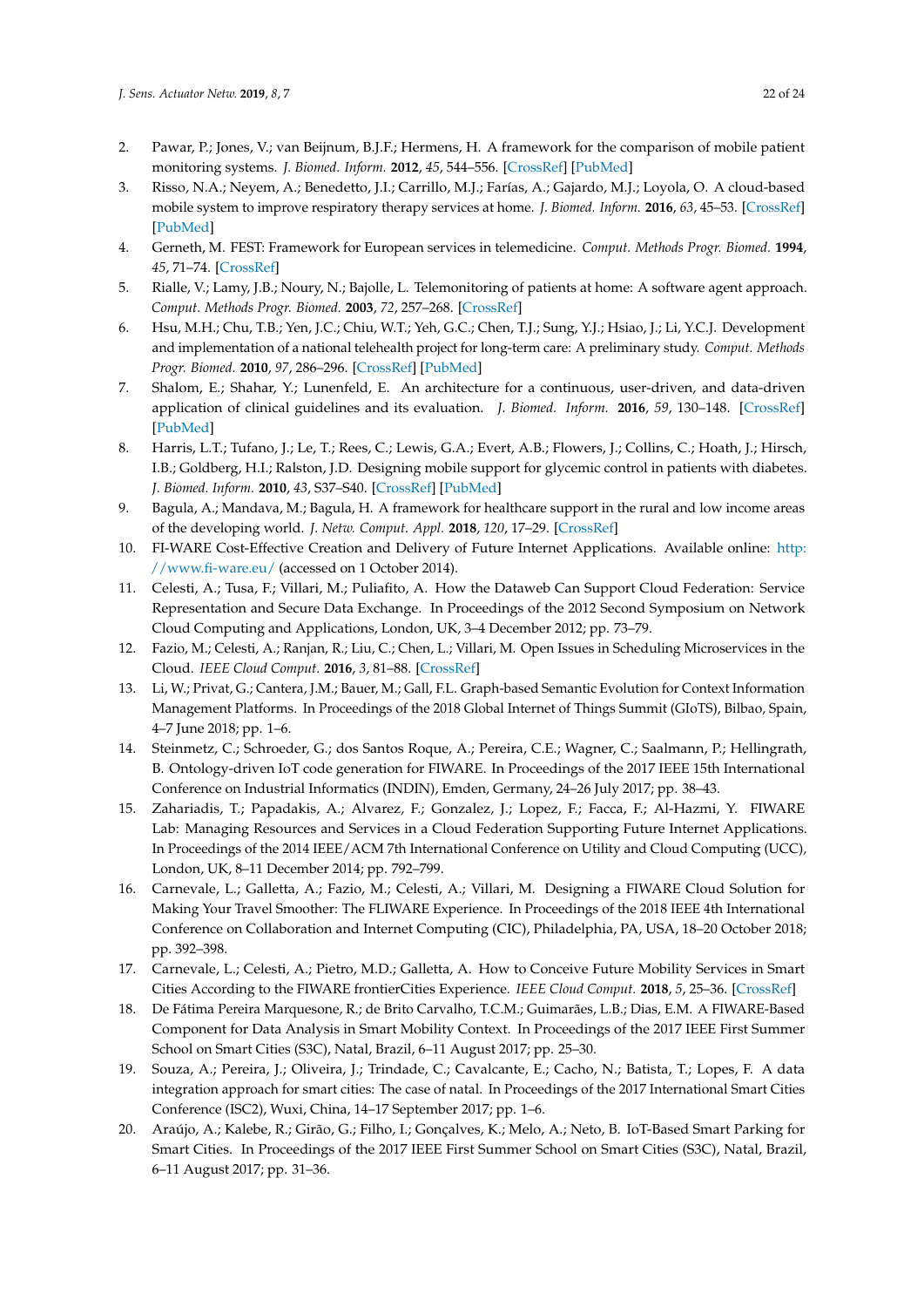- <span id="page-22-0"></span>21. Ferreira, D.; Corista, P.; Gião, J.; Ghimire, S.; Sarraipa, J.; Jardim-Gonçalves, R. Towards smart agriculture using FIWARE enablers. In Proceedings of the 2017 International Conference on Engineering, Technology and Innovation (ICE/ITMC), Funchal, Portugal, 27–29 June 2017; pp. 1544–1551.
- <span id="page-22-1"></span>22. Corista, P.; Ferreira, D.; Gião, J.; Sarraipa, J.; Gonçalves, R.J. An IoT Agriculture System Using FIWARE. In Proceedings of the 2018 IEEE International Conference on Engineering, Technology and Innovation (ICE/ITMC), Stuttgart, Germany, 17–20 June 2018; pp. 1–6.
- <span id="page-22-2"></span>23. Andriani, P.; Briguglio, L.; Lombardo, L.; Nigrelli, M.; Pellegrino, D.; Torres, J.S.; Voulkidis, A. FIWARE generic enablers as building blocks of a marketplace for energy. In Proceedings of the eChallenges e-2015 Conference, Vilnius, Lithuania, 25–26 November 2015; pp. 1–10.
- <span id="page-22-3"></span>24. Barreto, L.; Celesti, A.; Villari, M.; Fazio, M.; Puliafito, A. Identity management in IoT Clouds: A FIWARE case of study. In Proceedings of the 2015 IEEE Conference on Communications and Network Security (CNS), Florence, Italy, 28–30 September 2015; pp. 680–684.
- 25. Oliveira, C.T.; Moreira, R.; de Oliveira Silva, F.; Miani, R.S.; Rosa, P.F. Improving Security on IoT Applications Based on the FIWARE Platform. In Proceedings of the 2018 IEEE 32nd International Conference on Advanced Information Networking and Applications (AINA), Krakow, Poland, 16–18 May 2018; pp. 686–693.
- 26. Omosebi, O.; Sotiriadis, S.; Bessis, N. An Openstack Based Accounting and Billing Service for Future Internet Applications. In Proceedings of the 2016 IEEE 30th International Conference on Advanced Information Networking and Applications (AINA), Crans-Montana, Switzerland, 23–25 March 2016; pp. 618–623.
- <span id="page-22-4"></span>27. Oh, S.; Kim, Y. Development of IoT security component for interoperability. In Proceedings of the 2017 13th International Computer Engineering Conference (ICENCO), Cairo, Egypt, 27–28 December 2017; pp. 41–44.
- <span id="page-22-5"></span>28. Preventis, A.; Stravoskoufos, K.; Sotiriadis, S.; Petrakis, E.G.M. Personalized Motion Sensor Driven Gesture Recognition in the FIWARE Cloud Platform. In Proceedings of the 2015 14th International Symposium on Parallel and Distributed Computing, Limassol, Cyprus, 29 June–2 July 2015; pp. 19–26.
- <span id="page-22-6"></span>29. Omosebi, O.; Sotiriadis, S.; Asimakopoulou, E.; Bessis, N.; Trovati, M.; Hill, R. Designing a Subscription Service for Earthquake Big Data Analysis from Multiple Sources. In Proceedings of the 2015 10th International Conference on P2P, Parallel, Grid, Cloud and Internet Computing (3PGCIC), Krakow, Poland, 4–6 November 2015; pp. 601–604.
- <span id="page-22-7"></span>30. Sotiriadis, S.; Vakanas, L.; Petrakis, E.; Zampognaro, P.; Bessis, N. Automatic Migration and Deployment of Cloud Services for Healthcare Application Development in FIWARE. In Proceedings of the 2016 30th International Conference on Advanced Information Networking and Applications Workshops (WAINA), Crans-Montana, Switzerland, 23–25 March 2016; pp. 416–419.
- <span id="page-22-8"></span>31. The Future Internet CHallenge eHealth (FICHe) Acelerator Project. Available online: [http://www.f6s.com/]( http://www.f6s.com/fiche) [fiche]( http://www.f6s.com/fiche) (accessed on 30 September 2015).
- <span id="page-22-9"></span>32. Fazio, M.; Celesti, A.; Márquez, F.G.; Glikson, A.; Villari, M. Exploiting the FIWARE cloud platform to develop a remote patient monitoring system. In Proceedings of the 2015 IEEE Symposium on Computers and Communication (ISCC), Larnaca, Cyprus, 6–9 July 2015; pp. 264–270.
- <span id="page-22-10"></span>33. Europe Targets U.S. Web Firms. Available online: [http://www.wsj.com/articles/french-german-officials](http://www.wsj.com/articles/french-german-officials-call-for-fresh-look-at-internet-giants-1417110508)[call-for-fresh-look-at-internet-giants-1417110508](http://www.wsj.com/articles/french-german-officials-call-for-fresh-look-at-internet-giants-1417110508) (accessed on 30 Novembre 2018).
- <span id="page-22-11"></span>34. OpenStack Open Source Cloud Computing Software. Available online: <www.openstack.org> (accessed on 1 October 2018).
- <span id="page-22-12"></span>35. Surridge, M.; Alvarez, F.; Carrillo, M.; Salvadori, E.; Hierro, J.; Bohnert, T. Trade-offs and responsibilities in phases 2 and 3 of the FI-PPP Program. In Proceedings of the Invited presentation at the FI-PPP Phase II Information Day, European Commission, Brussels, Belgium, 11–12 September 2012.
- <span id="page-22-13"></span>36. Mulfari, D.; Celesti, A.; Puliafito, A.; Villari, M. How Cloud Computing Can Support On-demand Assistive Services. In Proceedings of the 10th International Cross-Disciplinary Conference on Web Accessibility, Rio de Janeiro, Brazil, 13–15 May 2013; pp. 27:1–27:4.
- <span id="page-22-14"></span>37. Persico, V.; Pescapé, A.; Picariello, A.; Sperlí, G. Benchmarking big data architectures for social networks data processing using public cloud platforms. *Future Gener. Comput. Syst.* **2018**, *89*, 98–109. [\[CrossRef\]](http://dx.doi.org/10.1016/j.future.2018.05.068)
- <span id="page-22-15"></span>38. Fazio, M.; Bramanti, A.; Celesti, A.; Bramanti, P.; Villari, M. A Hybrid Storage Service for the Management of Big e-Health Data: A Tele-Rehabilitation Case of Study. In Proceedings of the 12th ACM Symposium on QoS and Security for Wireless and Mobile Networks, Floriana, Malta, 13–17 November 2016; ACM: New York, NY, USA, 2016; pp. 1–8.